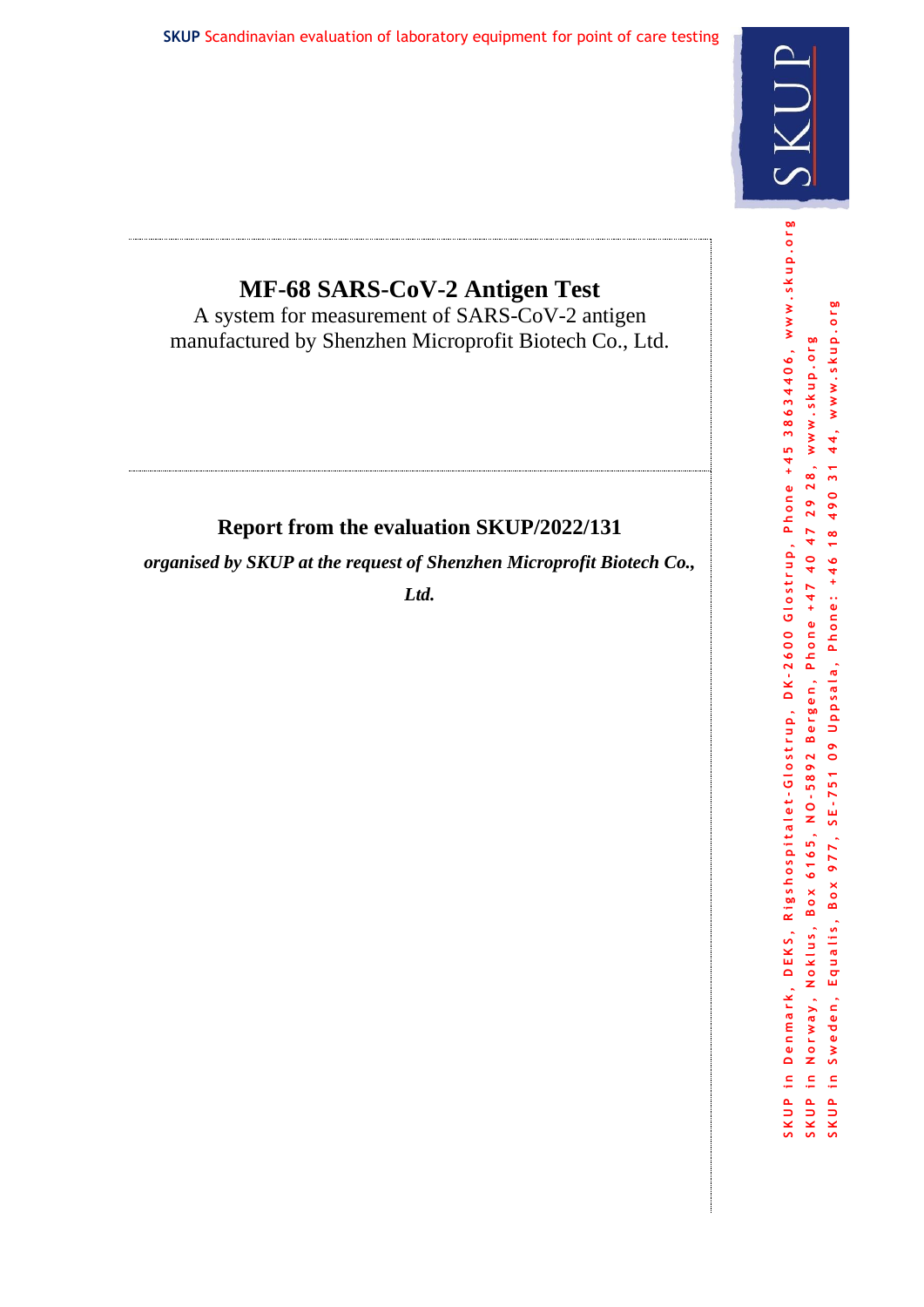#### **SKUP secretariat**

Elisabet Eriksson Boija +46 18 490 31 44 elisabet.eriksson.boija@equalis.se

#### **SKUP in Denmark**

Dår Kristian Kur Gitte M. Henriksen DEKS Rigshospitalet – Glostrup Valdemar Hansens vej 1-23 DK-2600 Glostrup +45 38 63 44 06 daar.kur@deks.dk gitte.m.henriksen@deks.dk

#### **SKUP in Norway**

Christine Morken Joakim Hekland Mette Christophersen Tollånes Sverre Sandberg Noklus Boks 6165 NO-5892 Bergen +47 40 47 29 28 christine.morken@noklus.no joakim.hekland@noklus.no mette.tollanes@noklus.no sverre.sandberg@noklus.no

#### **SKUP in Sweden**

Elisabet Eriksson Boija Mathias Karlsson Gunnar Nordin Equalis AB P.O. Box 977 SE-751 09 Uppsala +46 18 490 31 44 elisabet.eriksson.boija@equalis.se mathias.karlsson@equalis.se [gunnar.nordin@equalis.se](mailto:gunnar.nordin@equalis.se)

#### **www.SKUP.org**

\_\_\_\_\_\_\_\_\_\_\_\_\_\_\_\_\_\_\_\_

*SKUP would like to acknowledge with thanks those who contributed to the practical work with this evaluation including the test personnel at Festplassen test centre, Bergen Municipality, and Randi Monsen Nygaard at the Department of Microbiology, Haukeland University Hospital in Bergen.*

Copyright © 2022 SKUP. The report was written by SKUP, March and April 2022.The main authors were Christine Morken and Joakim Hekland SKUP in Norway. In order to use the SKUP name in marketing, it has to be referred to www.skup.org and the report code in question; SKUP/2022/131. For this purpose, the company can use a logotype containing the report code, available for the requesting company together with the final report. A correct format of referral in scientific publications will be "SKUP. Report from the evaluation SKUP/2022/131. MF-68 SARS-CoV-2 Antigen Test (Shenzhen Microprofit Biotech Co., Ltd.), a system for measurement of SARS-CoV-2 antigen, www.skup.org (*accessed date*)." The organisation of SKUP is described in attachment 1.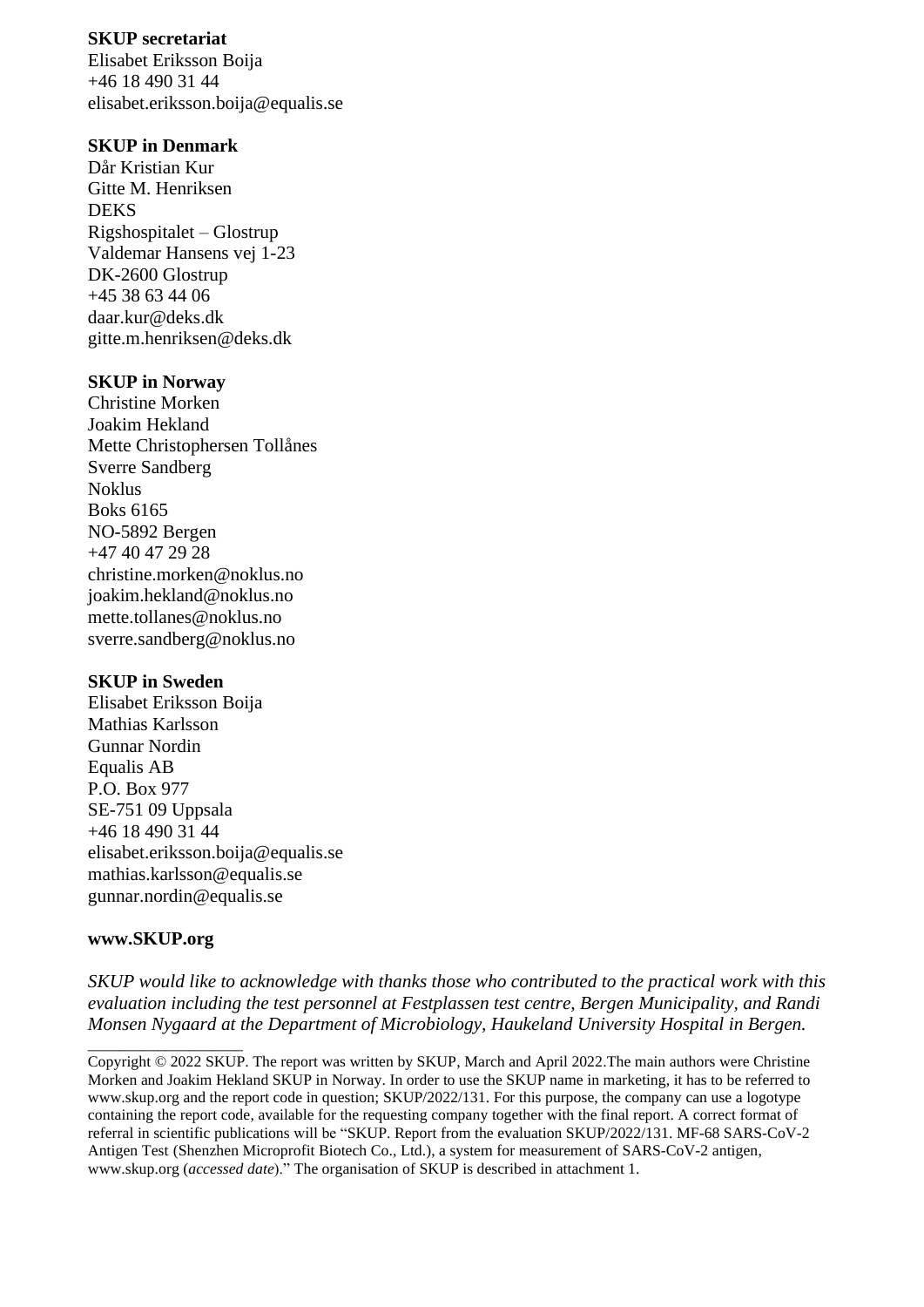| Table of contents                                                       |  |
|-------------------------------------------------------------------------|--|
|                                                                         |  |
|                                                                         |  |
|                                                                         |  |
| 3.4. THE MODEL FOR THE EVALUATION OF MF-68 SARS-COV-2 ANTIGEN TEST  7   |  |
|                                                                         |  |
|                                                                         |  |
|                                                                         |  |
| 5.2. THE EVALUATED MEASUREMENT SYSTEM MF-68 SARS-COV-2 ANTIGEN TEST  10 |  |
|                                                                         |  |
| 6.1. NUMBER OF SAMPLES AND STUDY POPULATION CHARACTERISTICS  14         |  |
|                                                                         |  |

#### **ATTACHMENTS**

- 1. The organisation of SKUP
- 2. Facts about MF-68 SARS-CoV-2 Antigen Test
- 3. Information about manufacturer, retailers and marketing
- 4. Product specifications for this evaluation, MF-68 SARS CoV-2 Antigen Test
- 5. Statistical expressions and calculations
- 6. Raw data MF-68 SARS CoV-2 Antigen Test and comparison method
- 7. Raw data for Omicron-positive samples, from MF-68 SARS-CoV-2 Antigen Test and comparison method results

Attachments with raw data are included only in the copy to Shenzhen Microprofit Biotech Co., Ltd.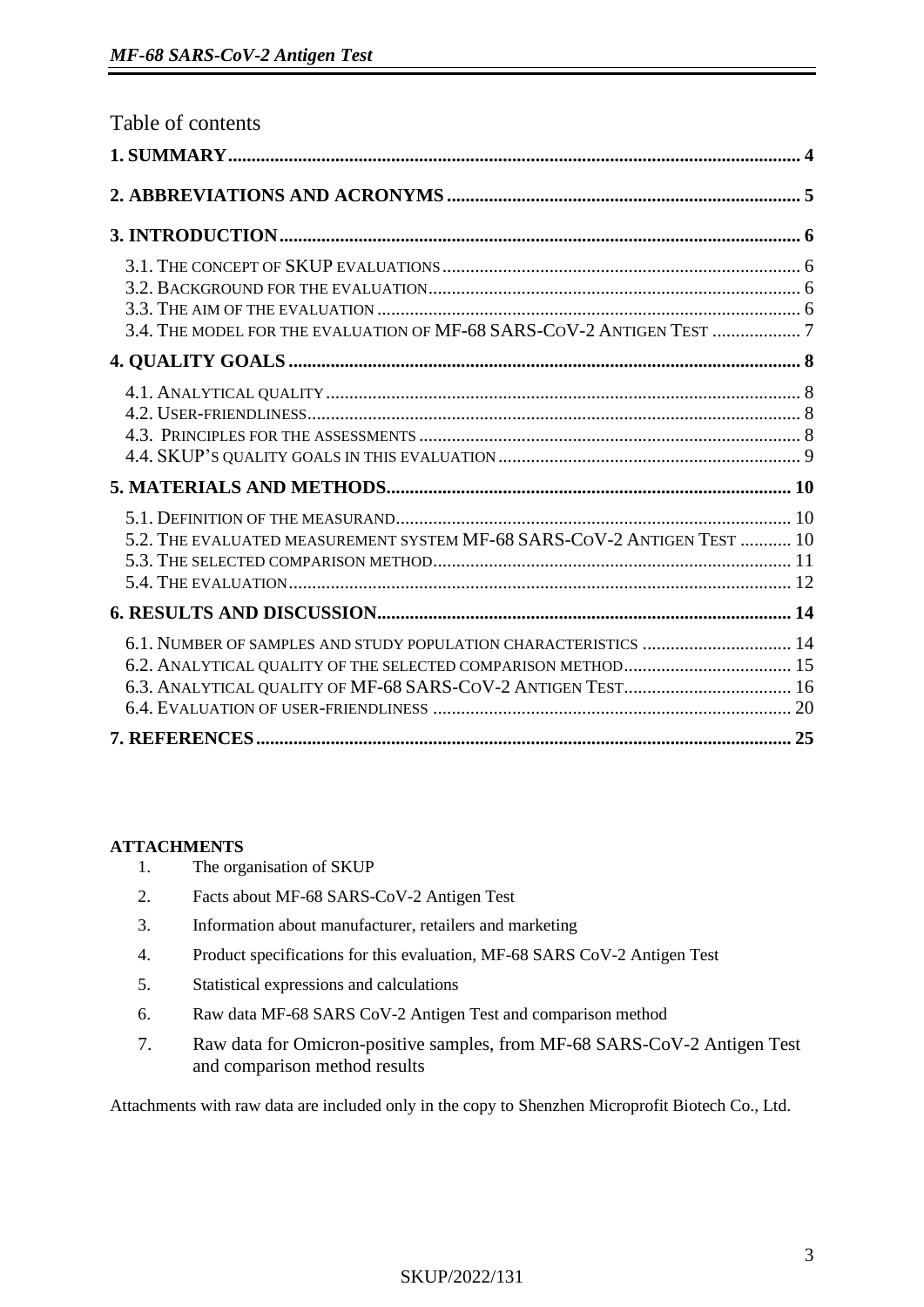|                                                                                     | 1. Summary of an evaluation provided by SKUP   MF-68 SARS-CoV-2 Antigen Test                                                                                                                                                                                                                                                                                                                                                                                                                                                                                                                                                                                                                                                                    |
|-------------------------------------------------------------------------------------|-------------------------------------------------------------------------------------------------------------------------------------------------------------------------------------------------------------------------------------------------------------------------------------------------------------------------------------------------------------------------------------------------------------------------------------------------------------------------------------------------------------------------------------------------------------------------------------------------------------------------------------------------------------------------------------------------------------------------------------------------|
| Manufacturer                                                                        | Shenzhen Microprofit Biotech Co., Ltd.                                                                                                                                                                                                                                                                                                                                                                                                                                                                                                                                                                                                                                                                                                          |
| Supplier                                                                            | Shenzhen Microprofit Biotech Co., Ltd.<br>(requesting company)<br>www.skup.org                                                                                                                                                                                                                                                                                                                                                                                                                                                                                                                                                                                                                                                                  |
| Launched in Scandinavia                                                             | SKUP/2022/131<br>Not yet                                                                                                                                                                                                                                                                                                                                                                                                                                                                                                                                                                                                                                                                                                                        |
| Aim                                                                                 |                                                                                                                                                                                                                                                                                                                                                                                                                                                                                                                                                                                                                                                                                                                                                 |
|                                                                                     | To assess the diagnostic performance and user-friendliness of MF-68 SARS-CoV-2 Antigen Test when used under real<br>life conditions by intended users in a dedicated COVID-19 test centre.                                                                                                                                                                                                                                                                                                                                                                                                                                                                                                                                                      |
| <b>Examination</b>                                                                  | <b>Recommended Goals and Results</b>                                                                                                                                                                                                                                                                                                                                                                                                                                                                                                                                                                                                                                                                                                            |
| <b>Overall diagnostic sensitivity</b>                                               | WHO recommends a minimum performance requirement of $\geq 80$ % sensitivity<br>compared to a nucleic acid-amplification test (NAAT) reference assay.<br>Overall diagnostic sensitivity was not met: 70 % (90 % CI: 65-75 %)*                                                                                                                                                                                                                                                                                                                                                                                                                                                                                                                    |
| <b>Overall diagnostic specificity</b>                                               | WHO recommends a minimum performance requirement of $\geq$ 97 % specificity<br>compared to a NAAT reference assay.<br>Overall diagnostic specificity was met: 98,2 % (90 % CI: 94,4-99,7 %)*                                                                                                                                                                                                                                                                                                                                                                                                                                                                                                                                                    |
| <b>User-friendliness</b>                                                            | Quality goal; a total rating of "Satisfactory" by SKUP<br>The quality goal of user-friendliness was fulfilled                                                                                                                                                                                                                                                                                                                                                                                                                                                                                                                                                                                                                                   |
| <b>Background</b>                                                                   |                                                                                                                                                                                                                                                                                                                                                                                                                                                                                                                                                                                                                                                                                                                                                 |
| Measurement system                                                                  | In vitro device, rapid test, for detection of SARS-CoV-2                                                                                                                                                                                                                                                                                                                                                                                                                                                                                                                                                                                                                                                                                        |
| Intended users                                                                      | Health care professionals                                                                                                                                                                                                                                                                                                                                                                                                                                                                                                                                                                                                                                                                                                                       |
| Sample material                                                                     | Nasal, nasopharyngeal or oropharyngeal specimen, of which the first was evaluated<br>by SKUP                                                                                                                                                                                                                                                                                                                                                                                                                                                                                                                                                                                                                                                    |
| <b>Material and methods</b>                                                         |                                                                                                                                                                                                                                                                                                                                                                                                                                                                                                                                                                                                                                                                                                                                                 |
| Participants                                                                        | 321 persons with high probability of SARS-CoV-2 infection, of whom 211 (66 %)<br>tested positive on the comparison method.                                                                                                                                                                                                                                                                                                                                                                                                                                                                                                                                                                                                                      |
| Comparison method                                                                   | A real time polymerase chain reaction (RT-PCR) method, for detection of SARS-<br>CoV-2 at the Department of Microbiology at Haukeland University hospital in<br>Bergen.                                                                                                                                                                                                                                                                                                                                                                                                                                                                                                                                                                         |
| Analytical procedure                                                                | Subjects who had booked a RT-PCR test at a COVID-19 test centre in Bergen,<br>Norway, were invited to participate. The sampling procedure, performed by trained<br>test personnel, included one oropharyngeal swab sample for RT-PCR detection, and<br>one nasal swab sample from both nostrils for MF-68 SARS-CoV-2 Antigen Test.<br>The oropharyngeal swab for RT-PCR detection was immediately placed into sterile<br>tubes, containing 2-3 mL of viral transport media, until transported to the clinical<br>laboratory.<br>The nasal swab was placed into the test vial containing extraction buffer and<br>analysed in accordance with the instructions from the manufacturer. Three lots of<br>MF-68 SARS-CoV-2 Antigen Tests were used. |
| User-friendliness                                                                   | Assessed by the test personnel using a questionnaire with three given ratings;<br>satisfactory, intermediate and unsatisfactory                                                                                                                                                                                                                                                                                                                                                                                                                                                                                                                                                                                                                 |
| <b>Additional results</b>                                                           |                                                                                                                                                                                                                                                                                                                                                                                                                                                                                                                                                                                                                                                                                                                                                 |
| Sensitivity stratified on cycle<br>threshold (ct) values:                           | $<$ 33: 72 %: (90 % CI: 67-77 %)*<br><30: 74 %: (90 % CI: 68-79 %)*<br>$<$ 25: 73 %: (90 % CI: 65-80 %)*                                                                                                                                                                                                                                                                                                                                                                                                                                                                                                                                                                                                                                        |
| Prevalence:<br>Positive predictive value (PPV):<br>Negative predictive value (NPV): | 66 %<br>99 %<br>63 %                                                                                                                                                                                                                                                                                                                                                                                                                                                                                                                                                                                                                                                                                                                            |

#### **Shenzhen Microprofit Biotech has accepted the report without further comments**

\*Confidence interval (CI) for information only

*This summary is also published in Danish, Norwegian and Swedish at www.skup.org*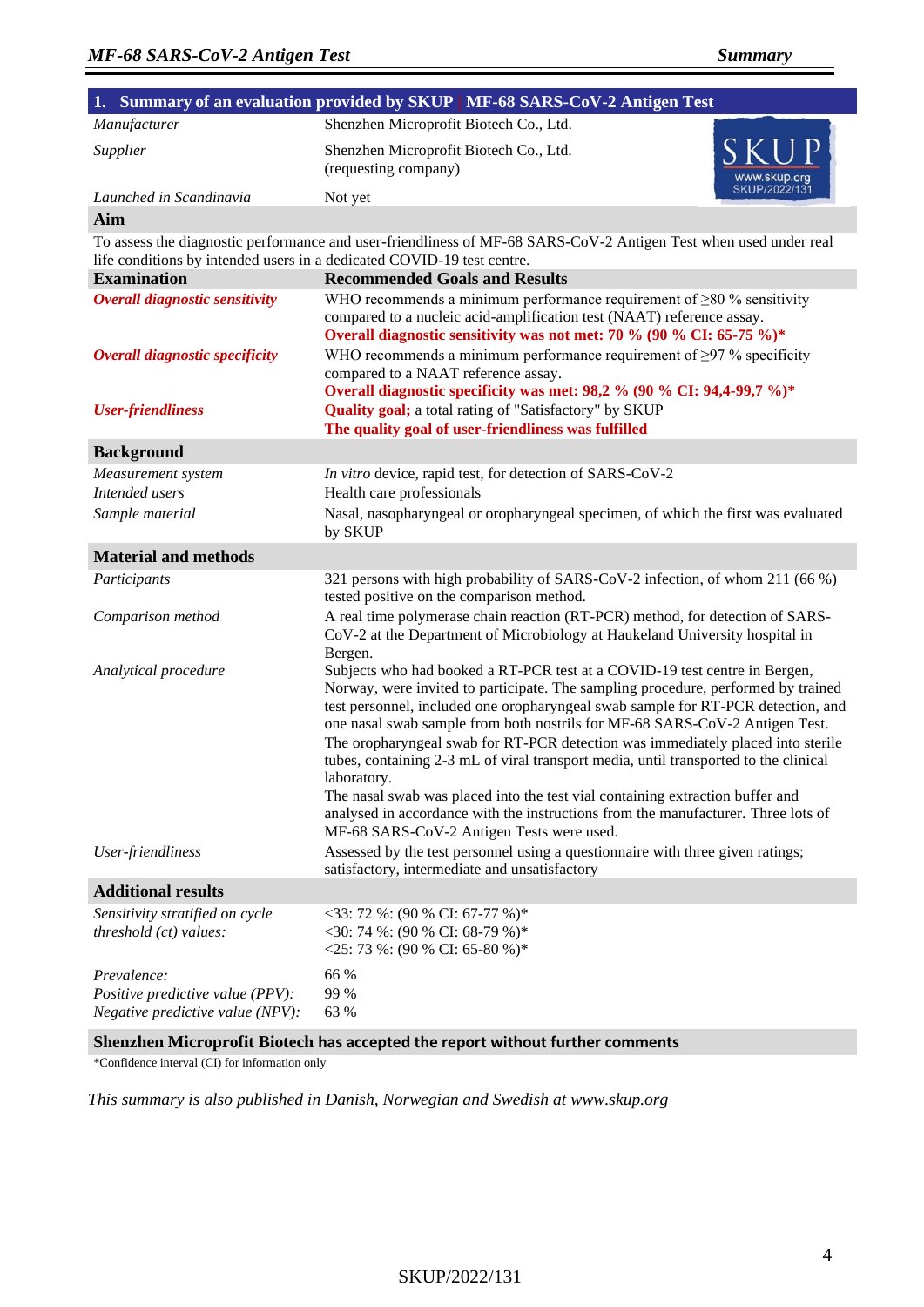# <span id="page-4-0"></span>**2. Abbreviations and Acronyms**

| Ag            | Antigen                                                                       |
|---------------|-------------------------------------------------------------------------------|
| Ag-RDT        | Antigen-detecting Rapid Diagnostic Test                                       |
| <b>BLS</b>    | Biomedical laboratory scientist                                               |
| C-NPU         | Committee on Nomenclature, Properties and Units                               |
| CI            | Confidence Interval                                                           |
| COVID-19      | Coronavirus Disease 2019                                                      |
| Ct value      | Cycle threshold-value                                                         |
| <b>DEKS</b>   | Danish Institute of External Quality Assurance for Laboratories in the Health |
|               | Sector                                                                        |
| <b>ECDC</b>   | European Centre for Disease Prevention and Control                            |
| <b>EQA</b>    | <b>External Quality Assessment</b>                                            |
| Equalis       | External quality assessment in laboratory medicine in Sweden                  |
| <b>NAATs</b>  | <b>Nucleic Acid Amplification Tests</b>                                       |
| <b>Noklus</b> | Norwegian Organization for Quality Improvement of Laboratory Examinations     |
| <b>NPV</b>    | <b>Negative Predictive Value</b>                                              |
| <b>POC</b>    | Point of care                                                                 |
| <b>PPV</b>    | <b>Positive Predictive Value</b>                                              |
| <b>RNA</b>    | Ribonucleic acid                                                              |
| RT-PCR        | Real Time Polymerase Chain reaction                                           |
|               | SARS-CoV-2 Severe Acute Respiratory Syndrome Coronavirus 2                    |
| <b>SKUP</b>   | Scandinavian evaluation of laboratory equipment for point of care testing     |
| <b>WHO</b>    | World Health Organization                                                     |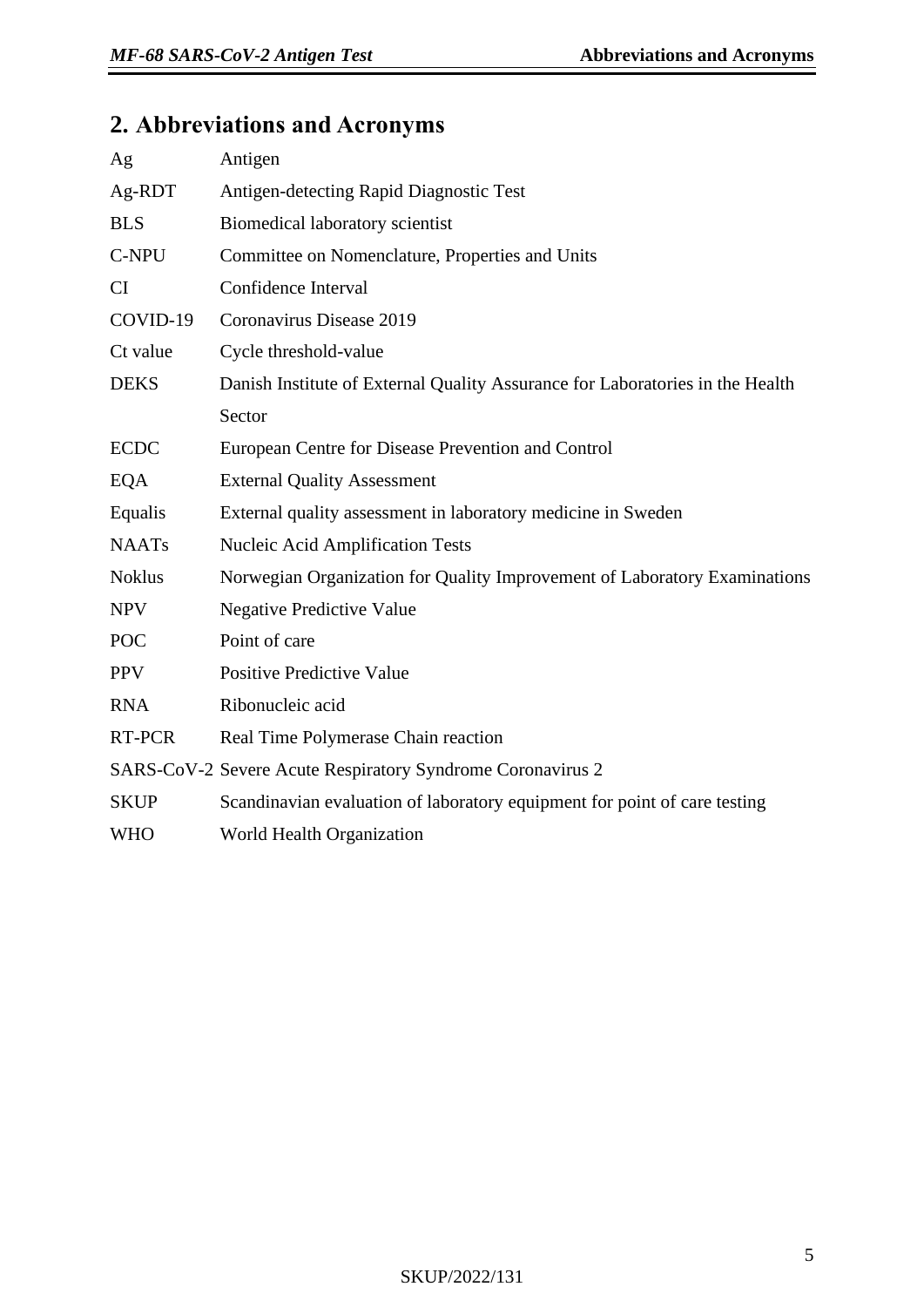# <span id="page-5-0"></span>**3. Introduction**

The purpose of Scandinavian evaluation of laboratory equipment for point of care testing (SKUP) is to improve the quality of near patient testing in Scandinavia by providing objective information about analytical quality and user-friendliness of laboratory equipment. This information is generated by organising SKUP evaluations in point of care (POC) settings.

## **3.1. The concept of SKUP evaluations**

SKUP evaluations follow common guidelines and the results from various evaluations are comparable<sup>1</sup>. The evaluation set-up and details are described in an evaluation protocol and agreed upon in advance. The analytical results and user-friendliness are assessed according to pre-set quality goals. To fully demonstrate the quality of a product, the end-users should be involved in the evaluation. If possible, SKUP evaluations are carried out using three lot numbers of test cards from separate and time-spread productions.

#### **3.2. Background for the evaluation**

In December 2019, Wuhan city in Hubei Province, China, became the center of an outbreak of a severe pneumonia, later identified as caused by a novel Severe Acute Respiratory Syndrome Coronavirus 2 (SARS-CoV-2) [\[1\]](#page-24-0). The virus causes coronavirus disease 2019 (COVID-19). Currently COVID-19 is mainly diagnosed by detection of ribonucleic acid (RNA) from SARS-CoV-2 using nucleic acid amplification tests (NAATs), such as real time polymerase chain reaction (RT-PCR) assays in a sample collected with a swab from the upper airways [\[2\]](#page-24-1). RT-PCR is performed in clinical microbiology laboratories, requiring advanced analytical instruments and trained personnel. The ease-of-use and rapid turnaround time of antigen-detecting rapid diagnostic tests (Ag-RDTs) offer decentralized testing that potentially can expand access to testing and decrease delays in diagnosis [\[3\]](#page-24-2).

MF-68 SARS-CoV-2 Antigen Test is an in vitro diagnostic POC rapid test for detection of SARS-CoV-2 antigen (Ag) in nasal, nasopharyngeal and oropharyngeal swab specimens. The product is intended for professional use. The test is produced by Shenzhen Microprofit Biotech Co., Ltd. The test is not launched into the Scandinavian market. The SKUP evaluation was carried out from February to March 2022 at the request of Shenzhen Microprofit Biotech in China.

#### **3.3. The aim of the evaluation**

The aim of the evaluation was to assess the diagnostic quality and user-friendliness of MF-68 SARS-CoV-2 Antigen Test when used under real-life conditions by intended users in one dedicated COVID-19 test centre.

<sup>1</sup>SKUP evaluations are under continuous development. In some cases, it may be difficult to compare earlier protocols, results and reports with more recent ones.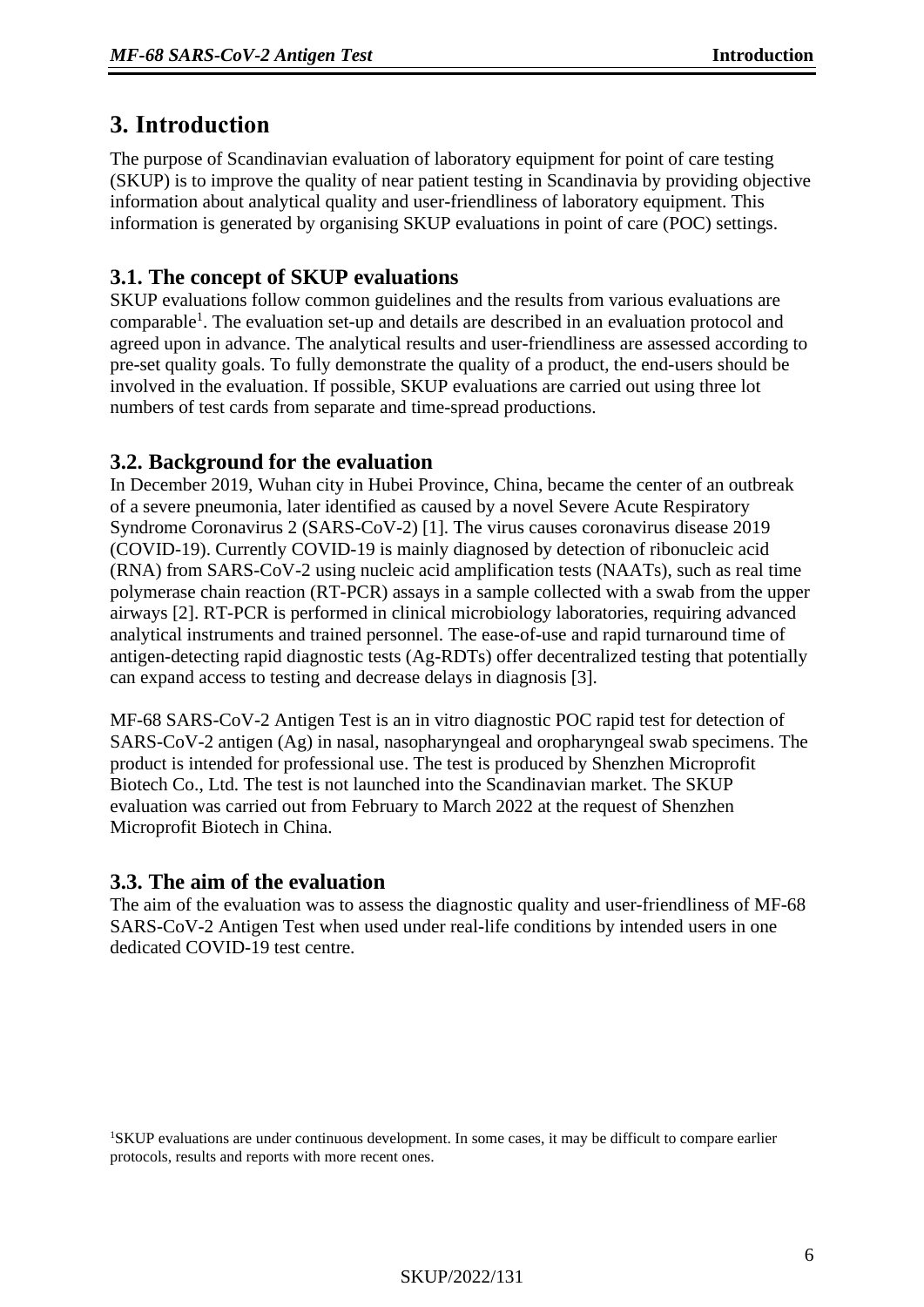## **3.4. The model for the evaluation of MF-68 SARS-CoV-2 Antigen Test**

The evaluation was carried out in one dedicated COVID-19 test centre to evaluate the performance of MF-68 SARS-CoV-2 Antigen Test in the hands of the intended users, see flowchart in figure 1.

The evaluation included:

- Examination of the diagnostic performance (diagnostic sensitivity and specificity) of MF-68 SARS-CoV-2 Antigen Test using nasal swab specimens.
- Examination of the diagnostic performance related to different clinical subgroups and cycle threshold (ct) values from the RT-PCR results.
- Evaluation of the user-friendliness of MF-68 SARS-CoV-2 Antigen Test and its manual.
- Identification and examination of the diagnostic performance (diagnostic sensitivity) of 100 Omicron positive samples.

In addition, the positive predictive value (PPV) and negative predictive value (NPV) were calculated.

Subjects with high probability of a SARS-CoV-2 infection was included. Both symptomatic and asymptomatic participants were included. Target number of participants was 100 RT-PCR positive results and 100 RT-PCR negative results, but maximum number included was set to 500. For comparison and assessment of the diagnostic sensitivity and specificity, an oropharyngeal sample was measured on an RT-PCR comparison method.



**Figure 1**. Flowchart illustrating the model for the evaluation of MF-68 SARS-CoV-2 Antigen Test.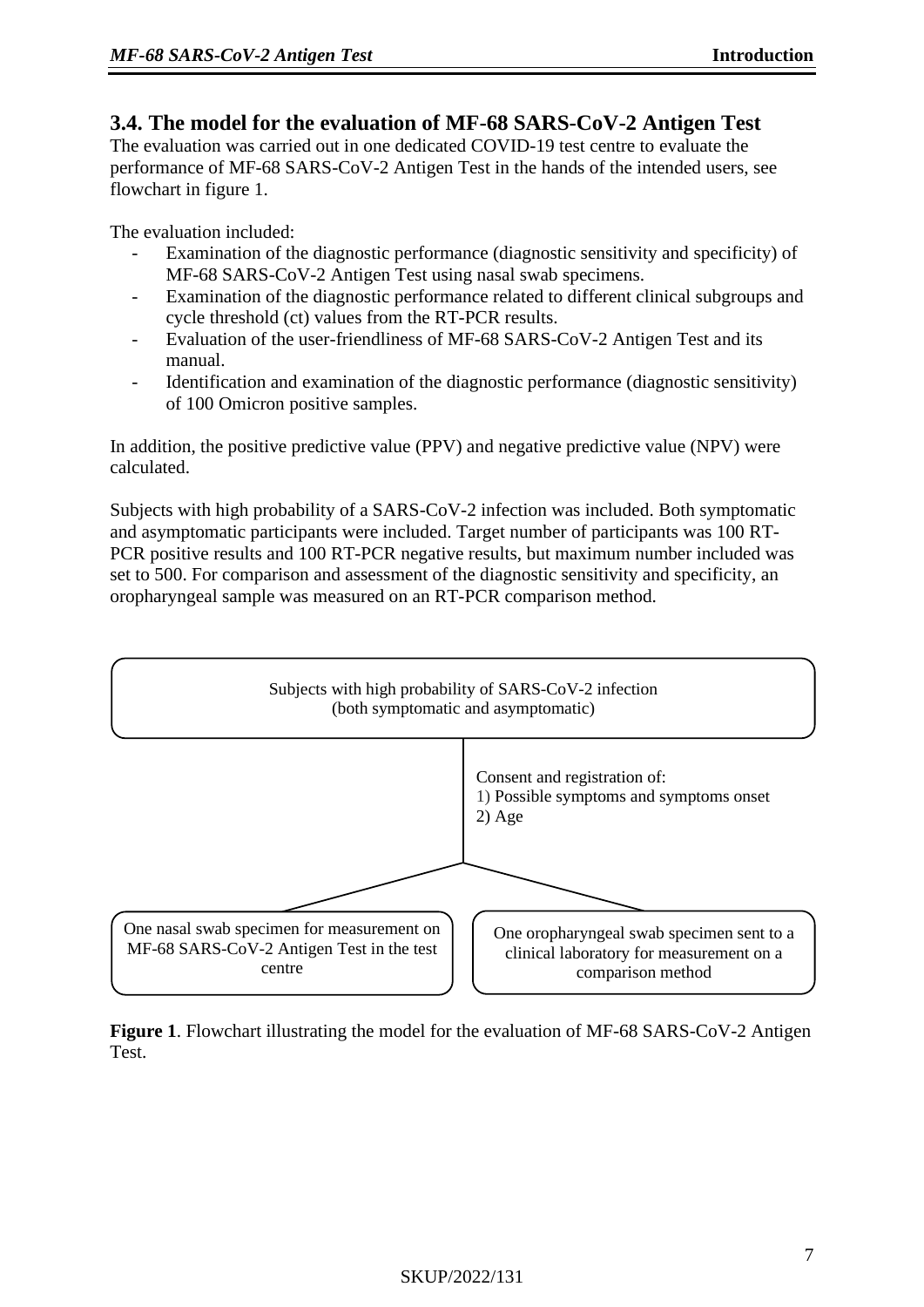# <span id="page-7-0"></span>**4. Quality goals**

# **4.1. Analytical quality**

*Present recommendations for diagnostic* SARS-CoV-2 *tests* 

The World Health Organization (WHO) offers advice on the potential role of Ag-RDTs in the diagnosis of COVID-19 [2]. WHO suggest that SARS-CoV-2 Ag-RDTs that meet the minimum performance requirements of ≥80 % sensitivity and ≥97 % specificity compared to a NAAT reference assay can be used to diagnose SARS-CoV-2 infection. In settings with low prevalence of active SARS-CoV-2 infections the specificity should ideally be ≥99 % to avoid many false-positive results. The European Centre for Disease Prevention and Control (ECDC) agrees with the minimum performance requirements set by WHO but suggests aiming to use tests with a performance closer to RT-PCR, i.e.,  $\geq$ 90 % sensitivity and  $\geq$ 97 % specificity [4].

# **4.2. User-friendliness**

The evaluation of user-friendliness was carried out by asking the evaluating persons at Bergen Municipality test centre Festplassen to fill in a questionnaire, see section 6.4. The tested equipment must reach a total rating of "satisfactory" to fulfil the quality goal.

#### *Technical errors*

SKUP recommends that the fraction of tests wasted due to technical errors should not exceed  $2 \%$ .

## **4.3. Principles for the assessments**

To qualify for an overall good assessment in a SKUP evaluation, the test must show satisfactory diagnostic quality as well as satisfactory user-friendliness.

#### **4.3.1. Assessment of the diagnostic quality**

The results are described and discussed related to literature. Statistical expressions and calculations used by SKUP are shown in attachment 5.

#### *Diagnostic sensitivity*

The diagnostic sensitivity was calculated as the fraction of the true positive MF-68 SARS-CoV-2 Antigen Test results in proportion to the positive RT-PCR results. The calculated result was given with a 90 % confidence interval (CI) (for information only).

#### *Diagnostic specificity*

The diagnostic specificity was calculated as the fraction of the true negative MF-68 SARS-CoV-2 Antigen Test results in proportion to the negative RT-PCR results. The calculated result was given with a 90 % CI (for information only).

#### *Positive and negative predictive values*

PPV and NPV were calculated given the prevalence in the tested population and the achieved diagnostic accuracy of the test.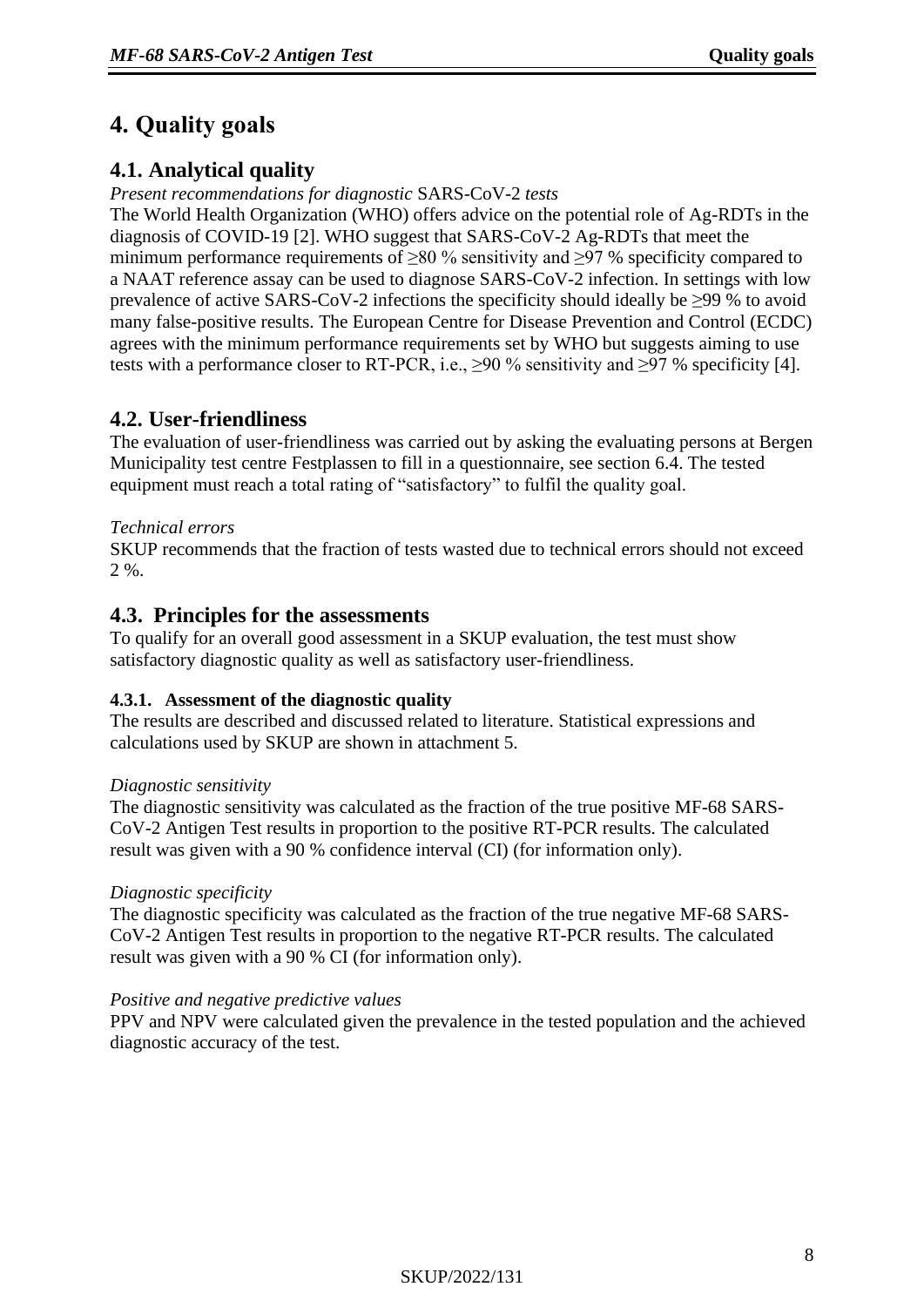#### *Assessment of different lots*

Three lots of test cards were used for the purpose of having an evaluation less sensitive to the risk of a poor batch. Separate lot-to-lot calculations were not performed.

#### *Examination of different clinical subgroups*

Sensitivity and specificity were calculated for results stratified on symptoms/no symptoms and days since symptom onset.

#### *Examination of different ct values from the RT-PCR method*

The ct value is defined as the number of cycles of amplification required with RT-PCR for the fluorescent signal of the RT-PCR method to reach a threshold above the background signal. The ct value is inversely proportional to the amount of target nucleic acid in the sample (i.e., the lower the ct value the greater the amount of target nucleic acid in the sample). Sensitivity was calculated for positive results stratified on ct values; ct <33, ct <30 and ct <25.

#### **4.3.2. Assessment of the user-friendliness**

The user-friendliness is assessed according to the answers and comments given in the questionnaire (see section 6.4). For each question, the evaluator can choose between three given ratings; satisfactory, intermediate and unsatisfactory. The responses from the evaluators are reviewed and summed up. To achieve the overall rating "satisfactory", the tested equipment must reach a total rating of "satisfactory" in all four subareas of characteristics described in section 6.4.

#### *Technical errors*

The evaluating persons register failed measurements and technical errors during the evaluation. The fraction of tests wasted due to technical errors is calculated and taken into account in connection with the assessment of the user-friendliness. User errors are not included in the calculation.

# **4.4. SKUP's quality goals in this evaluation**

For this evaluation, there were no pre-set quality goals for the diagnostic performance of the test. However, SKUP recommends the minimum performance requirements suggested by WHO and the results are discussed related to present literature.

For assessment of the user-friendliness:

User-friendliness, overall rating.................................................................. Satisfactory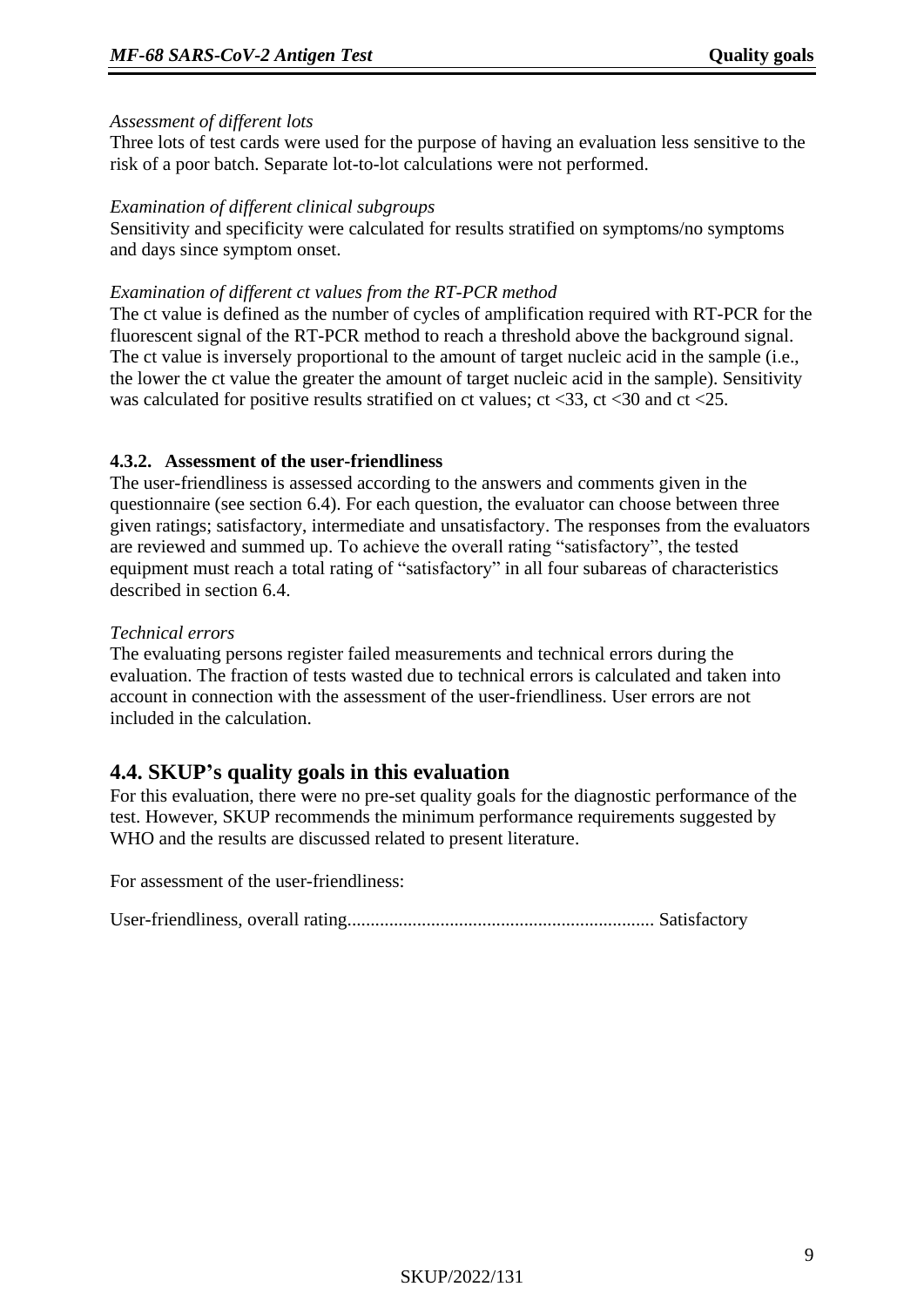# <span id="page-9-0"></span>**5. Materials and methods**

# **5.1. Definition of the measurand**

The measurement systems intend to detect SARS-CoV-2 in secrete collected from the nasopharynx, oropharynx or nostrils. MF-68 SARS-CoV-2 Antigen Test detects the presence or absence of antigens specific for SARS-CoV-2. For the comparison method the RNA from SARS-CoV-2 is identified by RT-PCR. The results are expressed on an ordinal scale (positive or negative) for both methods. The Committee on Nomenclature, Properties and Units (C-NPU) systematically describes clinical laboratory measurands in a database [5]. The NPU code related to MF-68 SARS-CoV-2 Antigen Test is NPU59312. The NPU code related to the comparison method is NPU59178. In this report the term SARS-CoV-2 will be used for this measurand.

# **5.2. The evaluated measurement system MF-68 SARS-CoV-2 Antigen Test**

The information in this section derives from the company's information material.

MF-68 SARS-CoV-2 Antigen Test (figure 2) is a POC test intended for professional use for detection of SARS-CoV-2.

MF-68 SARS-CoV-2 Antigen Test kit includes:

- MF-68 SARS-CoV-2 Antigen Test cards
- Tubes prefilled with sample treatment solution
- Extra sample treatment solution (for back up use)
- Instruction of use
- Sterile swabs



**Figure 2.** MF-68 SARS-CoV-2 Antigen Test.

MF-68 SARS-CoV-2 Antigen Test is a colloidal gold chromatographic immunoassay for the qualitative detection of the SARS-CoV-2 antigen. When the processed specimen is added to the test card, the antigen, if present, is combined with SARS-CoV-2 colloidal gold labeled antibodies, to form a SARS-CoV-2 antigen-SARS-CoV-2 antibody-colloidal gold complex. The antigen-antibody gold complexes diffuse along the test card membrane and are captured by specific antibodies on the test line region resulting in a purple-red line. Further on, a red line in the control line region is formed when the colloidal gold labeled antibodies are captured by the sheep anti-mouse IgG antibodies. The result is interpreted visually based on the presence or absence of a test line.

The test procedure involves collecting nasopharyngeal, oropharyngeal or nasal specimen using a recommended swab, which is eluted into a sample treatment tube. Two drops of the specimen in extraction buffer are added to the test strip using a dropper cap provided. The test result can be read visually after exactly 15 minutes, but not after 20 minutes.

The formation of a coloured line in the control line region of each test card serves as a procedural control, indicating that the proper volume of specimen has been added and membrane wicking has occurred.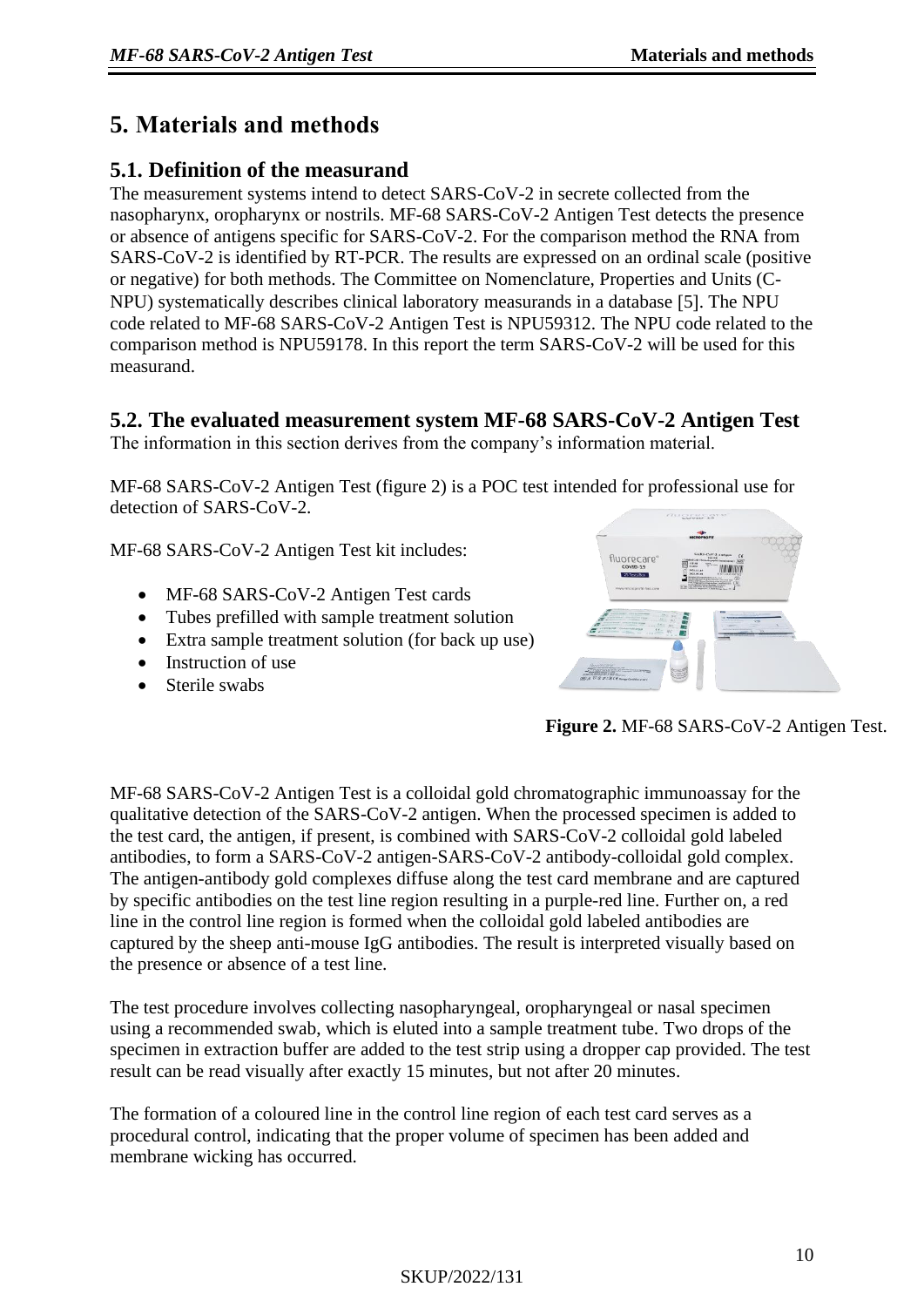**Table 1**. Technical details from the manufacturer

For technical details about MF-68 SARS-CoV-2 Antigen Test, see table 1. For more information about MF-68 SARS-CoV-2 Antigen Test, and name of the manufacturer and the suppliers in the Scandinavian countries, see attachment 2 and 3. For product specifications in this evaluation, see attachment 4.

| <b>Table 1.</b> Technical details from the manufacturer<br>Technical details for MF-68 SARS-CoV-2 Antigen Test |                                                                                                            |  |  |  |
|----------------------------------------------------------------------------------------------------------------|------------------------------------------------------------------------------------------------------------|--|--|--|
| Nasal, nasopharyngeal or oropharyngeal specimen<br>Sample material                                             |                                                                                                            |  |  |  |
| Stability of extraction buffer including<br>specimen                                                           | Specimen should be placed in extraction buffer and<br>tested immediately or within one hour of collection* |  |  |  |
| Measuring time                                                                                                 | 15 minutes                                                                                                 |  |  |  |

\*Based on information received from Shenzhen Microprofit Biotech Ltd., Co.

#### **5.3. The selected comparison method**

A selected comparison method is a fully specified method which, in the absence of a Reference method, serves as a common basis for the comparison of the evaluated method.

#### **5.3.1. The selected comparison method in this evaluation**

The selected comparison method in this evaluation was the routine RT-PCR method for SARS-CoV-2 in the Department of Microbiology, Haukeland University Hospital in Bergen, Norway, hereafter called "the comparison method". The laboratory is accredited according to NS-EN ISO/IEC 15189 (2012) (Norsk Standard Europeisk Norm International Organization for Standardization). The division performing the PCR measurements has approximately 30 employees.

| Instruments: | Lightcycler 480 (Roche) or Quantstudio 5 (Applied biosystems)                           |
|--------------|-----------------------------------------------------------------------------------------|
| Reagent:     | In-house RT-PCR. Mastermix: QuantiNova® Pathogen + IC Kit (Qiagen)                      |
| Principle:   | RT-PCR detection of the E gene of the Sarbeco Betacorona virus, including<br>SARS-CoV-2 |

#### *Internal analytical quality control*

Kit-independent positive (positive patient samples) and negative (transport medium) controls are included in the extraction step. In addition, an internal control (bacteriophage with RNA) is added to each sample.

#### *External analytical quality control*

The laboratory participates in the external quality assessment (EQA) scheme Quality Control for Molecular Diagnostics (QCMD, United Kingdom) for SARS-CoV-2 with five samples in two challenges per year.

#### **5.3.2. Verification of the analytical quality of the comparison method**

#### *Trueness*

The trueness of the RT-PCR method for detection of SARS-CoV-2 was verified with EQA results for a period circumventing the evaluation period.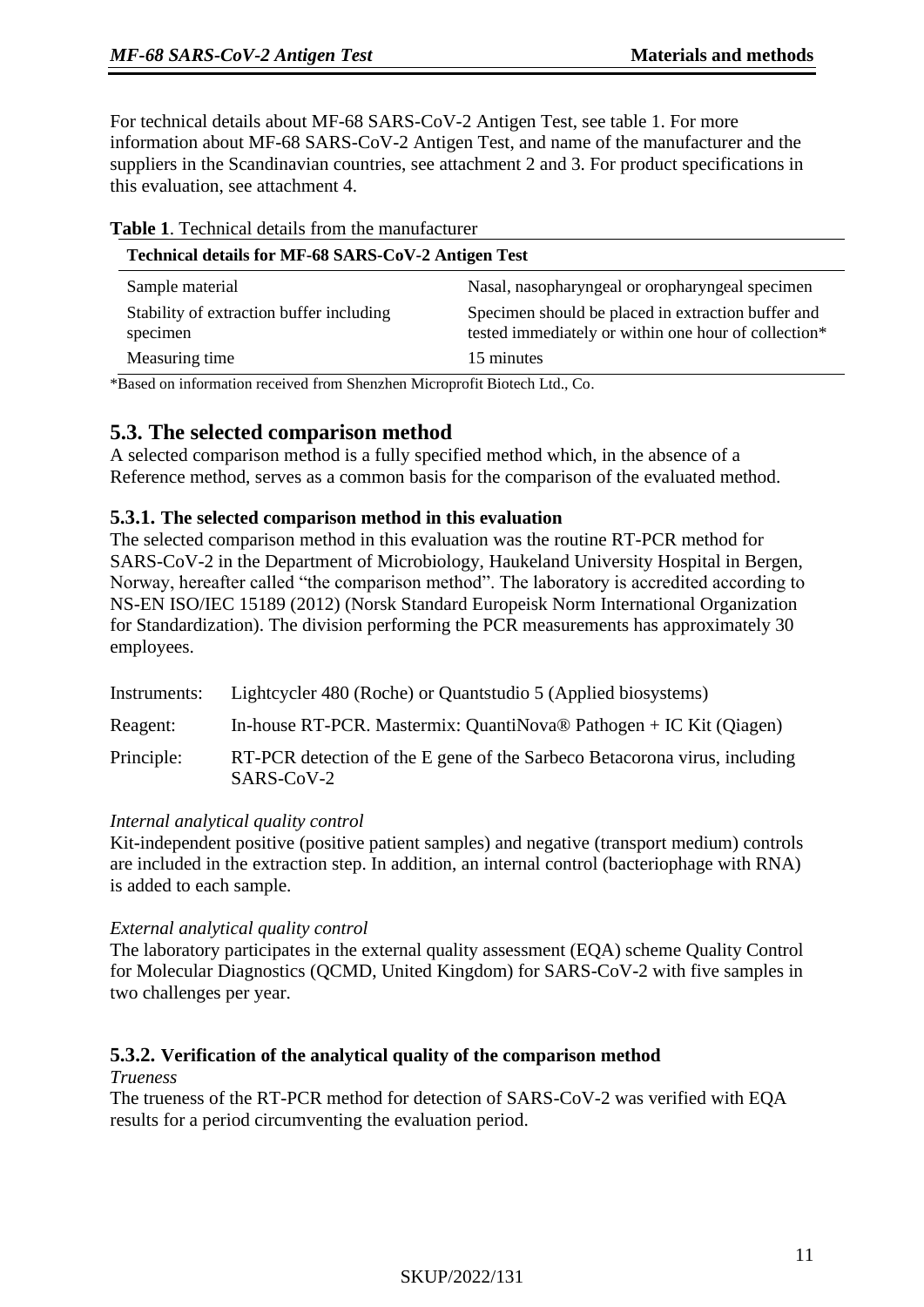#### **5.3.3. Variant detection of Omicron**

The method for detection of Omicron variant in this evaluation was RT-PCR and melting curve analysis. Two mutations in the gene which codes for the spike protein (ES371L and S373P) was identified. All SARS-CoV-2 positive samples that had either one or both of these mutations in the spike protein were designated to be the Omicron variant  $[6]$ .

# **5.4. The evaluation**

#### **5.4.1. Planning of the evaluation**

#### *Inquiry about an evaluation*

Shenzhen Microprofit Biotech Co., Ltd. via Mary Chen, Regulatory Affairs Specialist, applied to SKUP in November 2021 for an evaluation of MF-68 SARS-CoV-2 Antigen Test.

#### *Protocol, arrangements and contract*

In February 2022, the protocol for the evaluation was approved, and Shenzhen Microprofit Biotech Co., Ltd. and SKUP signed a contract for the evaluation. Bergen Municipals dedicated COVID-19 test centre at Festplassen agreed to represent the intended users in this evaluation and the Department of Microbiology, Haukeland University Hospital agreed to perform the comparison method.

#### *Training*

To optimize performance, WHO recommend that testing with Ag-RDTs should be conducted by trained operators in strict accordance with the manufacturer's instructions. Shenzhen Microprofit Biotech does not have a local representative in Norway, SKUP was therefore responsible for the necessary training in use of MF-68 SARS-CoV-2 Antigen Test. The training in the test centre reflected the training usually given to the end-users. Shenzhen Microprofit Biotech was not allowed to contact or supervise the evaluators during the evaluation period.

#### **5.4.2. Evaluation sites and persons involved**

The practical work was carried out over two weeks in the dedicated COVID-19 test centre, ending in March 2022. In the test centre sixteen trained test personnel participated in the evaluation. They were all trained in collecting samples from upper airways and use both nasal and oropharyngeal swab specimens in the routine work. They were also trained in use of rapid antigen tests for SARS-CoV-2. Biomedical laboratory scientists (BLSs) from the Department of Microbiology, Haukeland University Hospital in Bergen analysed the RT-PCR samples and performed the variant detection of Omicron.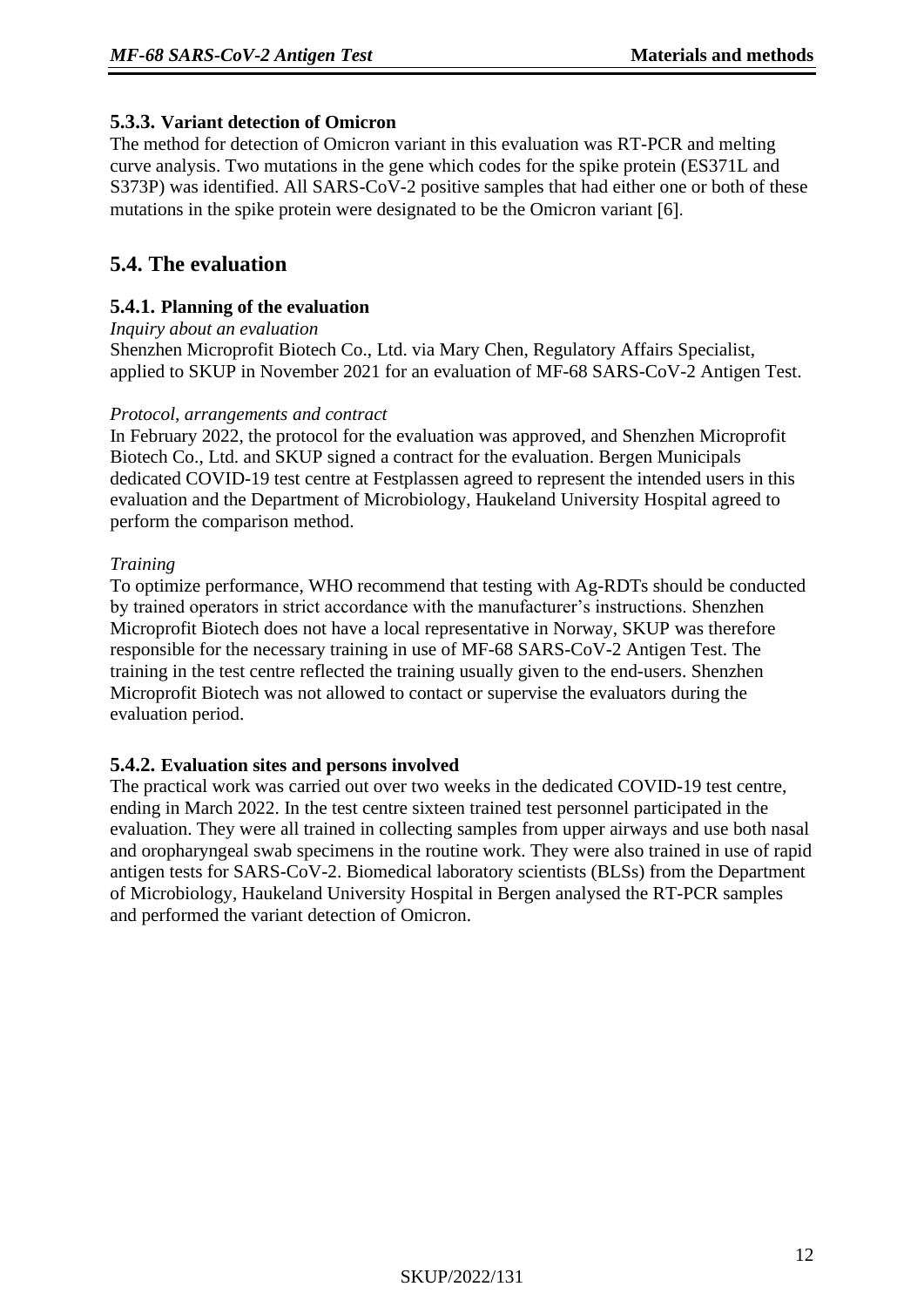#### **5.4.3. The evaluation procedure**

#### *Internal analytical quality control*

No internal quality control was available for the test kit during the evaluation.

#### *Recruitment of participants and ethical considerations*

Subjects, 16 years or older, with high risk of COVID-19 infection were invited to participate in the evaluation of MF-68 SARS-CoV-2 Antigen Test. Due to the high prevalence of COVID-19 infection in Bergen during the evaluation, everyone who booked a RT-PCR test at the test centre and accepted to join the evaluation was recruited. Participation was voluntary and verbal informed consent was considered sufficient. Approval from a regional ethical committee was not necessary because the evaluation was considered a quality assurance project.

#### *Handling of the samples and measurements*

Test cards and extraction buffer were brought to room temperature (15-25°C) prior to testing. Nasal swab specimens were used for the measurements on MF-68 SARS-CoV-2 Antigen Test. In the same sampling session, an oropharyngeal swab was collected for measurement on the comparison method.

The sampling from each patient was collected in the following order:

- 1. Oropharyngeal swab specimen for the comparison method
- 2. Nasal swab specimen collected from both nostrils for MF-68 SARS-CoV-2 Antigen Test

Nasal swab specimens were collected according to local guidelines and immediately placed into the test vials containing extraction buffer. The extracted samples were analysed within one hour of collection, and in accordance with the instructions from the manufacturer. Any shade of colour in the test line region was considered a positive result. In case of technical errors and failed measurements, the test was repeated if possible until a result was obtained. Three lot numbers of test cards were used, alternating between the lot numbers.

The oropharyngeal swab specimens for the comparison method were placed immediately into sterile tubes containing 2-3 mL of viral transport media. The tubes were kept at room temperature until transported to the clinical laboratory, where the samples were measured on the comparison method. All samples were treated according to the internal procedures of the laboratory regarding potential interfering substances.

#### *Additional experiments*

Variant detection for Omicron was performed on 110 of the positive RT-PCR samples in the evaluation. The variant analysis was performed according to internal procedures of the laboratory.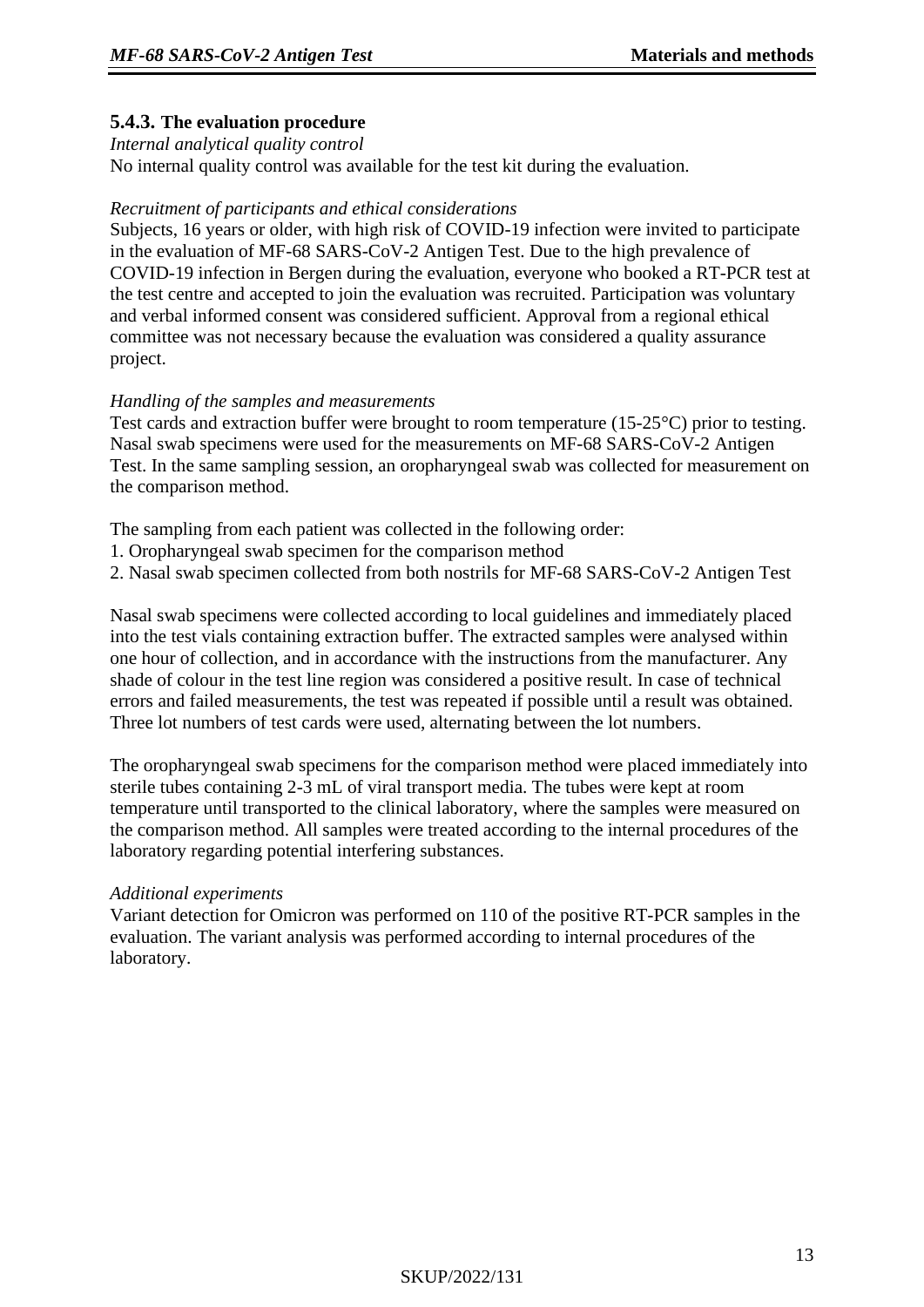# <span id="page-13-0"></span>**6. Results and discussion**

Statistical expressions and calculations used by SKUP are shown in attachment 5.

#### **6.1. Number of samples and study population characteristics**

The practical work was performed over two weeks in February and March 2022, during which Bergen city experienced a major outbreak of COVID-19.

In total, 326 participants provided samples for the evaluation (table 2), of which 321 were successfully matched to their corresponding RT-PCR result. Of these, 59 % (n=191) were  $>30$ years old. The vast majority of the participants, 90 % (n=288), reported having symptoms at the point of the testing, of which 43 % ( $n=125$ ) reported having symptoms for 2-5 days prior to testing. The most common symptom was sore throat, in which 59% of the symptomatic population reported this symptom. A positive RT-PCR result was achieved for 66 % (n=212) of the participants, this high number was expected due to the ongoing outbreak.

|                         | <b>Total successfully</b><br>included,<br>$n$ (% of all) | <b>RT-PCR</b> positive<br>results,<br>$n$ (% of subgroup) | <b>RT-PCR</b> negative<br>results,<br>$n$ (% of subgroup) |
|-------------------------|----------------------------------------------------------|-----------------------------------------------------------|-----------------------------------------------------------|
| <b>Total</b>            | 321 (100)                                                | 211 (66)                                                  | 110(34)                                                   |
| Age                     |                                                          |                                                           |                                                           |
| $\leq$ 19               | 8(3)                                                     | 4(2)                                                      | 4(4)                                                      |
| $20-29$                 | 122(38)                                                  | 80(38)                                                    | 42 (38)                                                   |
| $\geq 30$               | 191 (59)                                                 | 127(60)                                                   | 64(58)                                                    |
| Symptomatic             |                                                          |                                                           |                                                           |
| N <sub>0</sub>          | 33(10)                                                   | 10(5)                                                     | 23(21)                                                    |
| Yes                     | 288 (90)                                                 | 201 (95)                                                  | 87 (79)                                                   |
| <b>Symptom duration</b> | $n$ (% of symptomatic)                                   |                                                           |                                                           |
| $\leq 1$ days           | 109 (38)                                                 | 76 (38)                                                   | 33(38)                                                    |
| $2-5$ days              | 125(43)                                                  | 89 (44)                                                   | 36(41)                                                    |
| $>5$ days               | 33(12)                                                   | 21(10)                                                    | 12(14)                                                    |
| Unknown                 | 21(7)                                                    | 15(8)                                                     | 6(7)                                                      |

**Table 2.** Population characteristics

#### *Missing results*

ID 35; no result from the comparison method as the sample never arrived at the clinical laboratory.

#### *Omitted results*

ID 274; the result from the clinical laboratory was reported as inconclusive and therefore the results were not included in the calculations of diagnostic sensitivity and specificity.

#### *Recorded error codes, technical errors and failed measurements*

There was one failed measurement on MF-68 SARS-CoV-2 Antigen Test due to no extraction buffer in the test tube.

The fraction of tests wasted due to technical error was 0,3 % (1 out of 326). The SKUP recommendation of a fraction of ≤2 % tests wasted due to technical errors was achieved.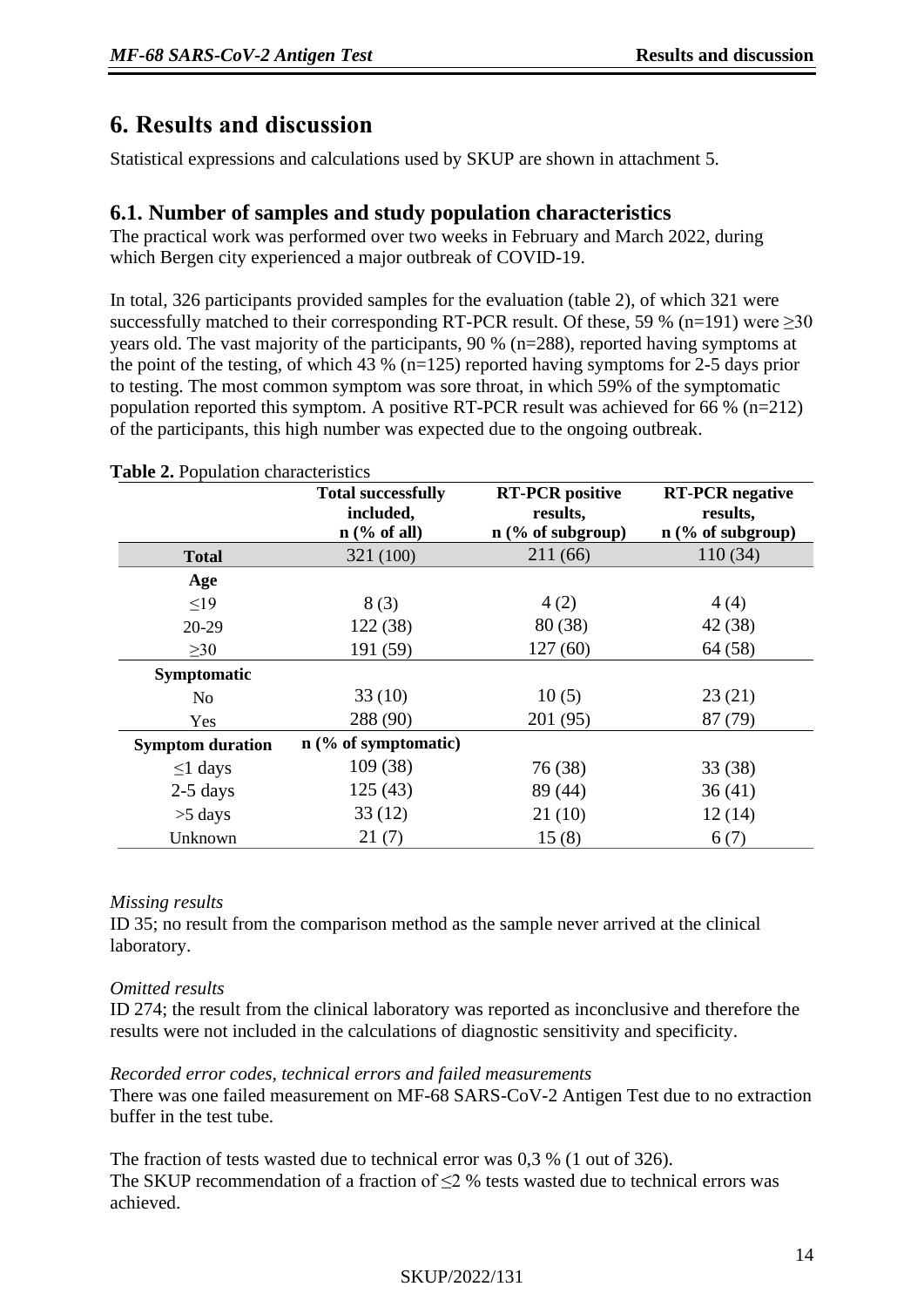#### *Detection of Omicron positive samples*

To determine the diagnostic sensitivity of MF-68 SARS-CoV-2 Antigen Test in Omicronpositive samples, 110 of the RT-PCR positive samples were typed, all of which were identified as the Omicron variant.

# **6.2. Analytical quality of the selected comparison method**

#### **6.2.1. Internal analytical quality control**

All results from the internal analytical quality controls (negative, positive, internal control) were in the accordance with the assigned values (data not shown).

#### **6.2.2. The trueness of the comparison method**

The trueness of the RT-PCR method for detection of SARS-CoV-2 was verified with EQA results for the period circumventing the evaluation period (table 3).

| Time of      | <b>EQA</b>  | <b>Assigned value (SARS-CoV-2)</b> | <b>Results from the RT-PCR method</b> |
|--------------|-------------|------------------------------------|---------------------------------------|
| measurements | scheme      | dPCR Log10 Copies/ml)              | (ct value)                            |
|              |             | Positive $(3,3)$                   | Positive $(33,62)$                    |
|              |             | Positive $(3,2)$                   | Positive $(34,14)$                    |
| Nov. 2021    | <b>QCMD</b> | Positive $(4,4)$                   | Positive $(29,86)$                    |
|              |             | Positive $(3,4)$                   | Positive $(32,92)$                    |
|              |             | Positive $(3,4)$                   | Positive $(33,60)$                    |
|              |             | Positive (3)                       | Positive $(29,91)$                    |
|              |             | Delta Variant B.1.617.2            |                                       |
|              |             | Positive $(4)$                     | Positive $(28, 46)$                   |
|              |             | Lineage B.1                        |                                       |
| March 2022   | <b>QCMD</b> | Positive (3)                       | Positive $(30,04)$                    |
|              |             | Delta Variant B.1.617.2            |                                       |
|              |             | Positive $(4)$                     |                                       |
|              |             | Delta Variant B.1.617.2            | Positive $(26,89)$                    |
|              |             | Positive $(3)$                     |                                       |
|              |             | Lineage B.1                        | Positive $(30,94)$                    |

#### **Table 3. EQA controls measured on the comparison method.**

#### *Discussion*

The trueness of the comparison method was confirmed during the evaluation period by the results from the QCMD EQA scheme for SARS-CoV-2.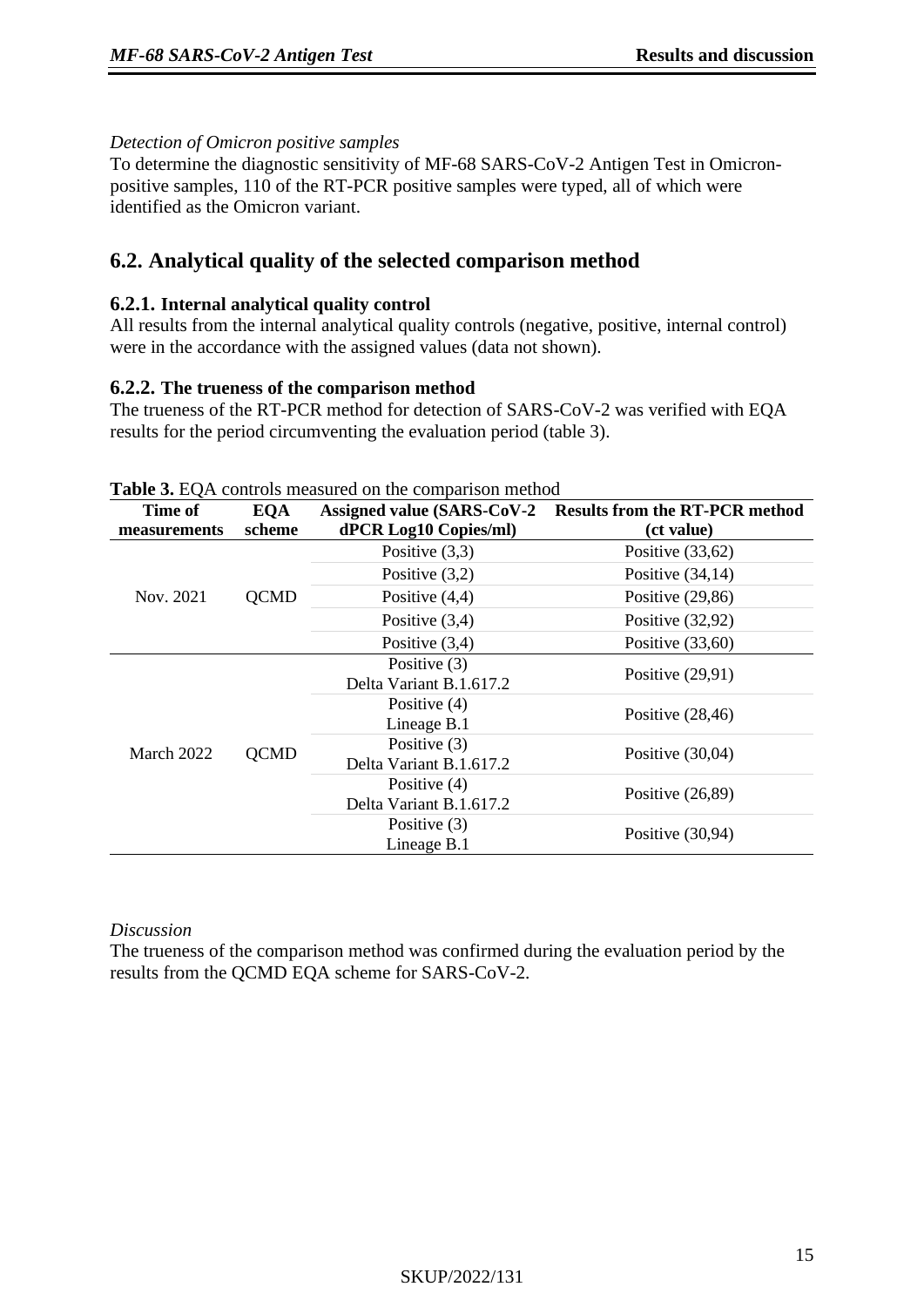# **6.3. Analytical quality of MF-68 SARS-CoV-2 Antigen Test**

The results below reflect the analytical quality of MF-68 SARS-CoV-2 Antigen Test under real-life conditions in the hands of intended users at a dedicated COVID-19 test centre.

#### **6.3.1. Internal analytical quality control**

Internal analytical quality controls for MF-68 SARS CoV-2 Antigen Test are only available for separate purchase and was not provided by Microprofit Biotech for this evaluation.

#### **6.3.2. The diagnostic sensitivity of MF-68 SARS-Cov-2 Antigen Test**

The diagnostic sensitivity of MF-68 SARS-CoV-2 Antigen Test was calculated as described in attachment 5 using the RT-PCR values as true values, both for the total population, stratified on clinical subgroups and on relevant ct values. The calculated results (table 4) are given with a

90 % CI (for information only). Raw data is attached to the requesting company only (attachment 6).

**Table 4**. Diagnostic sensitivity of MF-68 SARS CoV-2 Antigen Test measured in nasal specimen**.** Results achieved by intended users. Overall results and stratified on clinical subgroups and relevant ct values.

|                  | Number of<br>positive RT-<br><b>PCR</b> results | Number of true<br>positive results | Number of<br>false negative<br>results | Diagnostic sensitivity,<br>$\%$ (90 $\%$ CI) |
|------------------|-------------------------------------------------|------------------------------------|----------------------------------------|----------------------------------------------|
| <b>Total</b>     | 211                                             | 148 <sup>1</sup>                   | $63^{2}$                               | $70(65-75)$                                  |
| Symptomatic      |                                                 |                                    |                                        |                                              |
| N <sub>o</sub>   | 10                                              | 6                                  | 4                                      | $60(35-81)$                                  |
| Yes              | 201                                             | 142                                | 59                                     | $71(65-76)$                                  |
| $\leq$ 1 days    | 76                                              | 52                                 | 24                                     | 68 (59-76)                                   |
| $2-5$ days       | 89                                              | 70                                 | 19                                     | 79 (71-85)                                   |
| $>5$ days        | 21                                              | 12                                 | 9                                      | $57(40-73)$                                  |
| Unknown onset    | 15                                              | 8                                  | 7                                      | 53 (33-72)                                   |
| <b>Ct</b> values |                                                 |                                    |                                        |                                              |
| $<$ 33           | 192                                             | 139                                | 53                                     | $72(67-77)$                                  |
| $<$ 30           | 174                                             | 129                                | 45                                     | 74 (68-79)                                   |
| $\leq$ 25        | 100                                             | 73                                 | 27                                     | 73 (65-80)                                   |

<sup>1</sup>Median ct value for the true positive results =  $25,6$  (17,2 – 37,9).

<sup>2</sup>Median ct value for the false negative results =  $26.9$  (19,44 – 36,9).

Unpaired t test (Excel) p-value <0,001 when comparing the means for the true positive and false negative results.

#### **6.3.3. The diagnostic specificity of MF-68 SARS CoV-2 Antigen Test**

The diagnostic specificity of MF-68 SARS-CoV-2 Antigen Test was calculated as described in attachment 5 using the RT-PCR results as true values, both for the total population and stratified on clinical subgroups. The calculated results (table 5) are given with a 90 % CI (for information only). Raw data is attached to the requesting company only (attachment 6).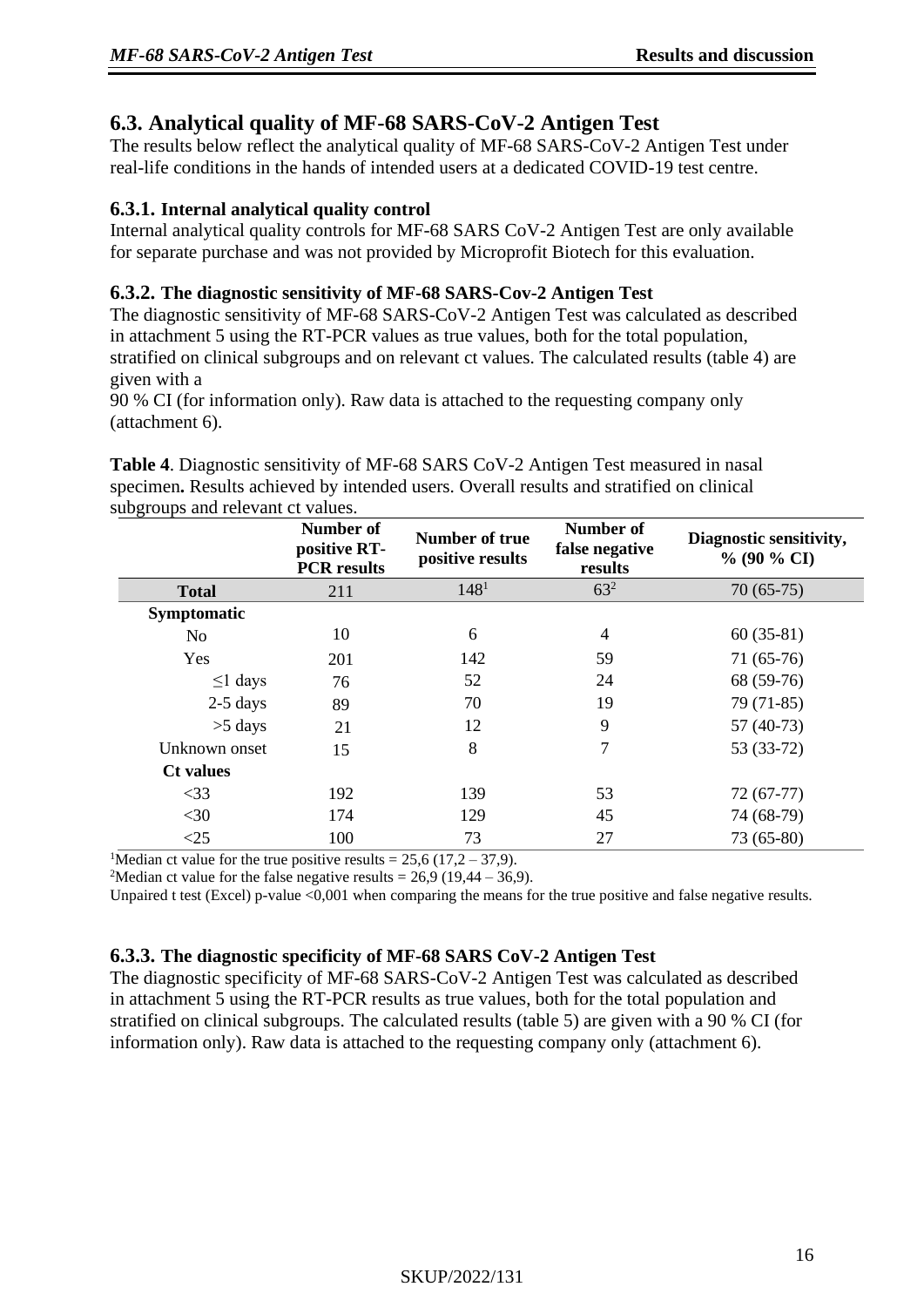| subgroups.         |                                                 |                                    |                                     |                                                 |
|--------------------|-------------------------------------------------|------------------------------------|-------------------------------------|-------------------------------------------------|
|                    | Number of<br>negative RT-<br><b>PCR</b> results | Number of true<br>negative results | Number of false<br>positive results | <b>Diagnostic specificity</b><br>$\%$ (90 % CI) |
| <b>Total</b>       | 110                                             | 108                                | $\overline{2}$                      | 98,2 (94,4-99,7)                                |
| <b>Symptomatic</b> |                                                 |                                    |                                     |                                                 |
| No                 | 23                                              | 23                                 | 0                                   | $100(92-100)$                                   |
| Yes                | 87                                              | 85                                 | 2                                   | 97,7 (93,0-99,6)                                |
| $\leq$ 1 days      | 33                                              | 32                                 |                                     | 97,0 (86,6-100)                                 |
| $2-5$ days         | 36                                              | 35                                 |                                     | 97,2 (87,6-100)                                 |
| $>5$ days          | 12                                              | 12                                 | 0                                   | $100(85,7-100)$                                 |
| Unknown onset      | 6                                               | 6                                  | 0                                   | $\ast$                                          |

**Table 5**. Diagnostic specificity of MF-68 SARS CoV-2 Antigen Test measured in nasal specimens. Results achieved by intended users. Overall results and stratified on clinical subgroups.

 $\overline{\text{A}}$  n <8; not reported due to high degree of uncertainty in the estimated sensitivity.

An account for the number of samples is given in section 6.1.

#### **6.3.4. The diagnostic sensitivity of SARS-CoV-2 Antigen Test in Omicron positive samples**

The diagnostic sensitivity of MF-68 SARS-CoV-2 Antigen Test in 110 Omicron positive samples was calculated as described in attachment 5 using the RT-PCR values as true values. The calculated results (table 6) are given with a 90 % CI (for information only). Raw data is attached to the requesting company only (attachment 6).

**Table 6:** Overall diagnostic sensitivity of MF-68 SARS-CoV-2 Antigen Test measured in Omicron positive results. Results achieved by intended users.

|              | Number of<br>positive RT-<br><b>PCR</b> results | Number of true<br>positive results | <b>Number of false</b><br>negative results | <b>Diagnostic sensitivity</b><br>% (90 % CI) |
|--------------|-------------------------------------------------|------------------------------------|--------------------------------------------|----------------------------------------------|
| <b>Total</b> | 10                                              |                                    | 29                                         | 74 (66-80)                                   |
|              |                                                 |                                    |                                            |                                              |

#### **6.3.5. The negative and positive predictive value of MF-68 SARS-CoV-2 Antigen Test**

The PPV was 99 % and NPV was 63 % for MF-68 SARS-CoV-2 Antigen Test at a prevalence of

66 %. The calculations were performed as described in Attachment 5.

#### **6.3.6. Discussion and conclusion**

The overall diagnostic sensitivity of MF-68 SARS-CoV-2 Antigen Test was 70 % with a 90 % CI of 65-75 % when compared to the results from the comparison method. PPV was 99 % at prevalence 66 %.

COVID-19 symptoms were reported by 90 % of the participants (table 2). Of them, 43 % stated that the symptoms had lasted for two to five days, and among these participants the sensitivity was 79 % (table 4). Among the participants whose symptoms lasted for more than 5 days (12 %) the sensitivity was 57 %, and among the participants that reported symptoms for less than 2 days (38 %) the sensitivity was 68 %. Participants tested more than 5-7 days and less than 2 days after onset of symptoms are more likely to have lower viral loads, and the likelihood of false negative results with Ag-RDTs is higher [3]. It has also been reported that in a vaccinated population the first symptoms will originate from immune system reaction to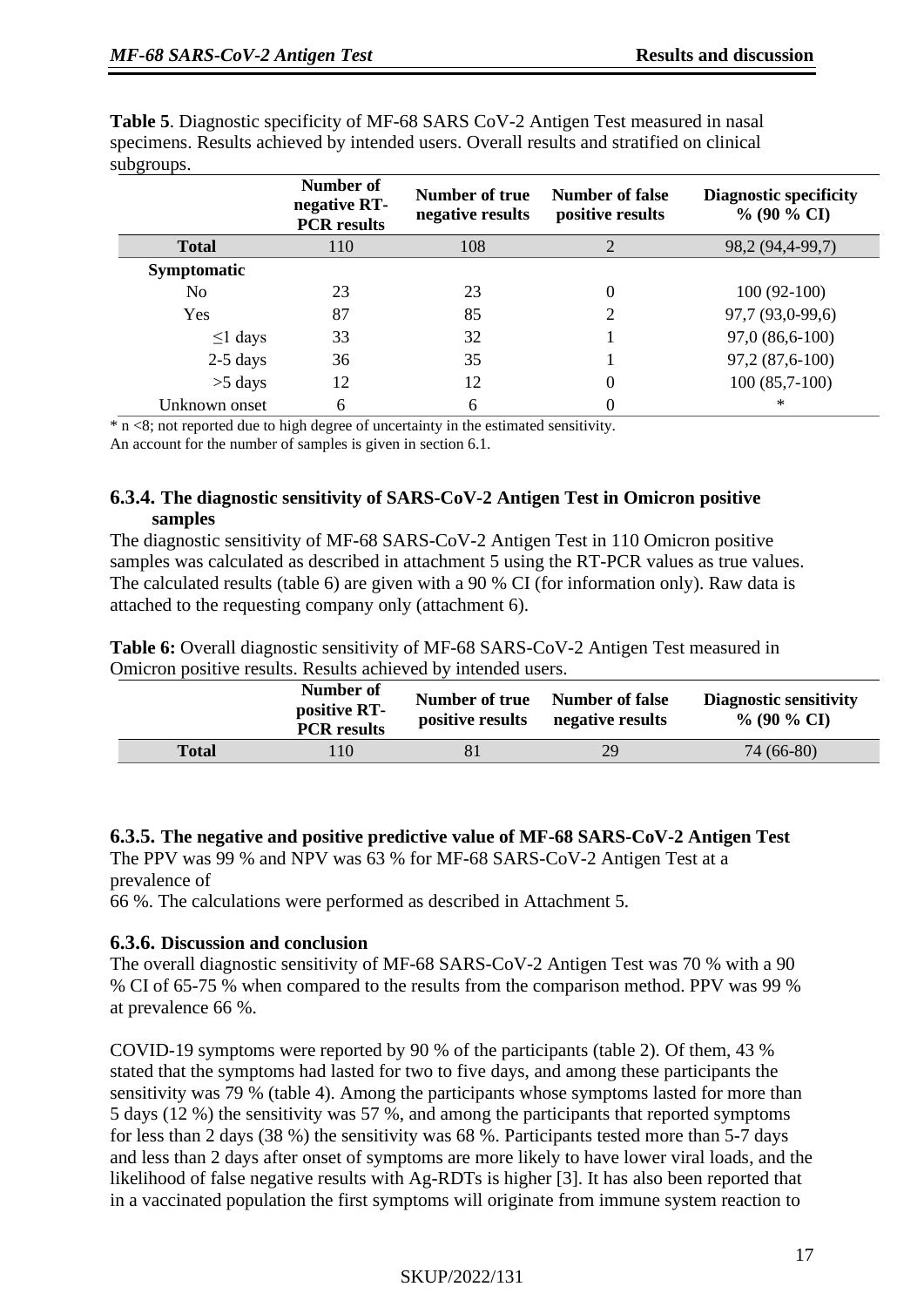the virus and not from the virus itself, which could lead to a lower sensitivity in participants tested early in the symptomatic phase [7]

Very few participants reported no symptoms (10 %), and among these the sensitivity was 60 %. This indicates that the test might have lower sensitivity in asymptomatic than in symptomatic participants, although the 90 % CIs were overlapping. This is consistent with findings generally on antigen test performance in asymptomatic individuals [8] and emphasises the importance of careful evaluation of the target population before implementing Ag-RDTs for SARS-CoV-2.

The ct values from the comparison method are inversely proportional to the amount of target nucleic acid in the samples measured. The ct value can therefore give some indication of the viral load in the participant. The results stratified on ct values were similar with overlapping 90 % CIs (table 4). The median ct values for the false negative MF-68 SARS-CoV-2 Antigen Test results were slightly higher than for the true positive results. Of the 69 false negative results, 18 had ct values  $\geq$ 30. Thus, low viral load may have contributed to some of the false negative results. Low viral load suggests that the participants at the time of sampling either were in a pre-symptomatic phase or in a late phase of the infection, and probably noninfectious [9]. From an infection tracing perspective, however, they are still important.

The results stratified by ct values should be interpreted with caution. Due to differences in RT-PCR technology across laboratories, ct values may differ despite equal RNA concentrations in a sample. There is no universal ct value indicating contagiousness. In addition, the viral load in a sample may be affected by preanalytical conditions, e.g., poor sampling can result in different viral loads in samples measured by MF-68 SARS-CoV-2 Antigen Test and the comparison method even if collected from the same patient at the same time and by the same health care provider.

It is reported that the main variant of SARS-CoV-2 in Norway, at the time of the evaluation, was the Omicron variant [10]. This is also in accordance with the results from this evaluation, showing that all the samples tested for the variant on RT-PCR (n=110) were Omicron positive. A study on viral load has shown that the overall viral load is higher in nasal samples for the Omicron variant, but that the viral load reaches higher levels earlier in oropharyngeal samples, when measured with RT-PCR [11]. This leads to a slightly higher sensitivity when collecting the sample in oropharynx versus in the nostrils for the Omicron variant [12]. Since the sample for the comparison method was collected in oropharynx, and the sample for MF-68 SARS-CoV-2 Antigen Test was collected in the nostrils, this could have affected the sensitivity of MF-68 SARS-CoV-2 Antigen Test, especially in the early symptomatic participants.

The diagnostic sensitivity in the Omicron positive samples was 74 % with a 90 % CI of 66-80 % when compared to the results from the comparison method (table 6). The diagnostic sensitivity of the Omicron positive samples reflected the overall diagnostic sensitivity of MF-68 SARS-CoV-2 Antigen Test.

The overall diagnostic specificity was 98,2 % with a 90 % CI of 94,4-99,7 % (table 5). NPV was 63 % at prevalence 66 %. The main concern when using an Ag-RDTs instead of a RT-PCR method is the risk of false negative results, which is why WHO recommends a higher specificity ( $\geq$ 99 %) for the Ag-RDT tests if used in a low prevalence setting [3]. The risk has been demonstrated in settings with down to 1 % prevalence [13].

#### SKUP/2022/131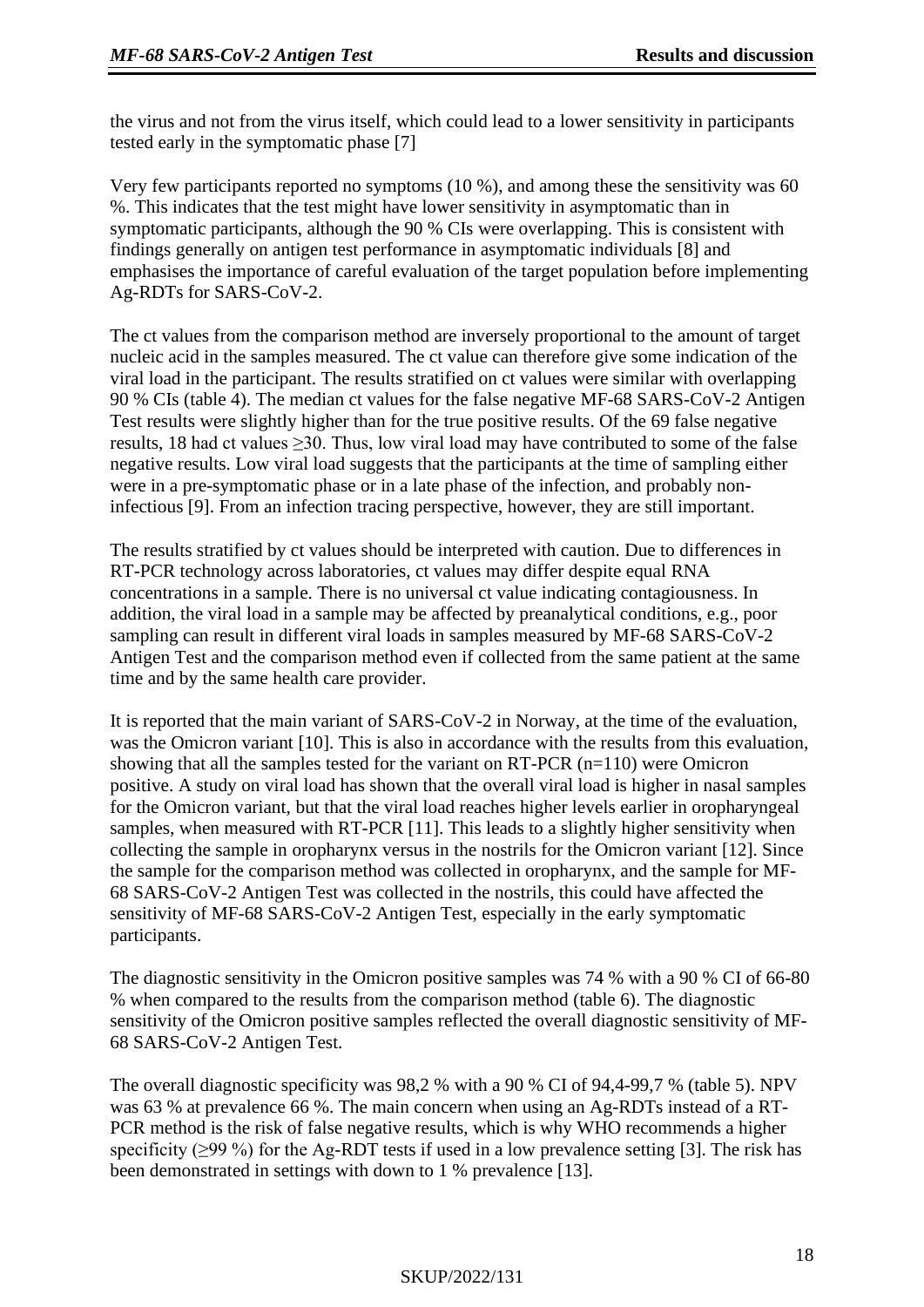#### *Conclusion*

In this evaluation, the overall diagnostic sensitivity of MF-68 SARS-CoV-2 Antigen Test did not meet WHO's minimum performance requirement for diagnostic sensitivity ( $\geq 80\%$ ), but it did meet the performance requirement for diagnostic specificity (≥97 %) when used under real life-conditions by intended users and at a prevalence of 66 %.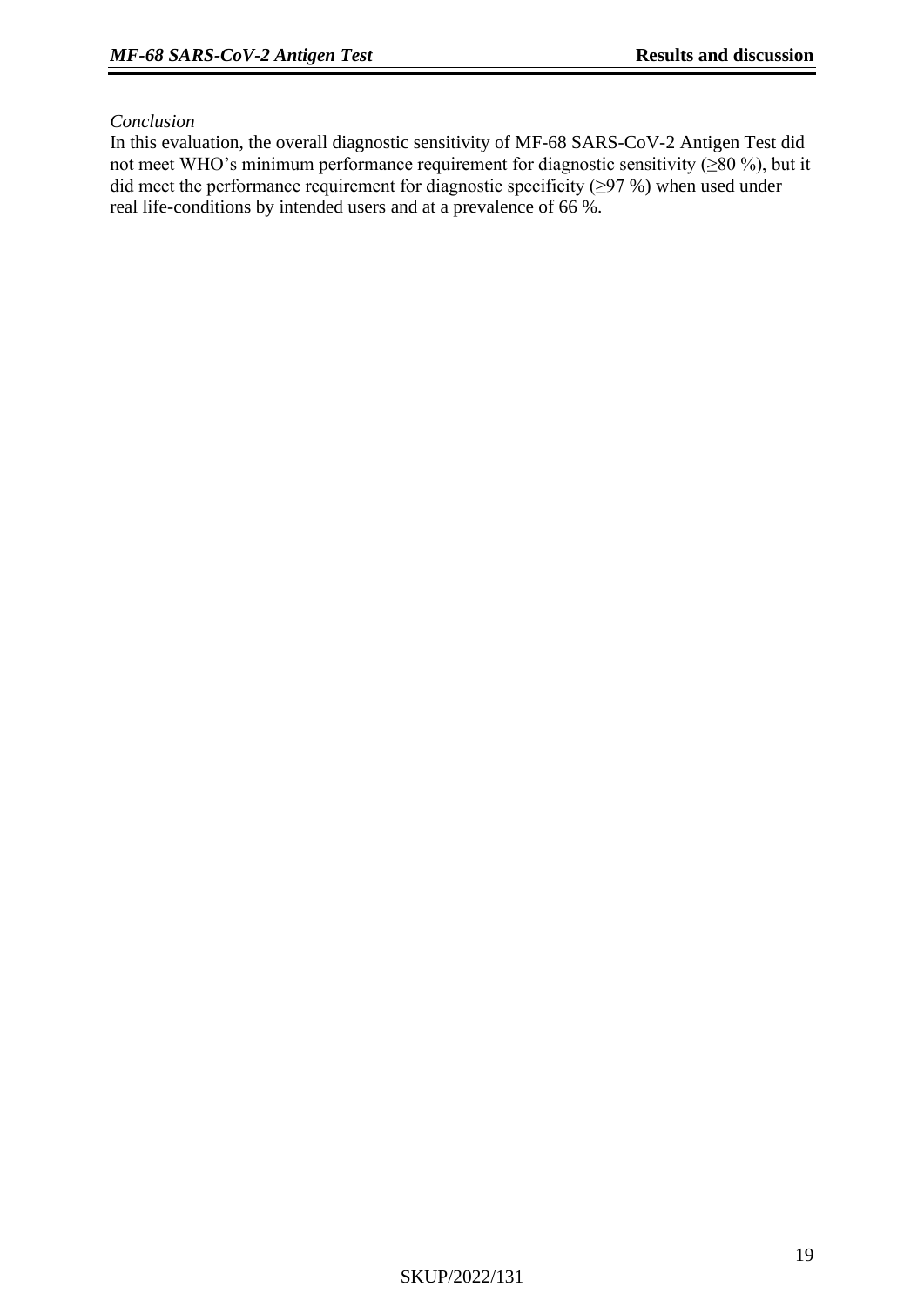#### **6.4. Evaluation of user-friendliness**

#### **6.4.1. Questionnaire to the evaluators**

The most important response regarding user-friendliness comes from the intended users themselves. The end-users often emphasise other aspects than those pointed out by more extensively trained laboratory personnel.

At the end of the evaluation period, the intended users filled in a questionnaire about the userfriendliness of the measurement system. SKUP has prepared detailed instructions for this.

The questionnaire is divided into four subareas:

Table A) Rating of operation facilities. Is the system easy to handle?

- Table B) Rating of the information in the manual / insert / quick guide
- Table C) Rating of time factors for the preparation and the measurement

Table D) Rating of performing internal and external analytical quality control

The intended users filled in table A and B. SKUP filled in table C and D and in addition, topics marked with grey colour in table A and B.

In the tables, the first column shows what is up for consideration. The second column in table A and B shows the rating by the users at the evaluation sites. The rest of the columns show the rating options. The overall ratings from all the evaluating sites are marked in coloured and bold text. The total rating is an overall assessment by SKUP of the described property, and not necessarily the arithmetic mean of the rating in the rows. Consequently, a single poor rating can justify an overall poor rating, if this property seriously influences on the userfriendliness of the system.

Unsatisfactory and intermediate ratings are marked with a number and explained below the tables. The intermediate category covers neutral ratings assessed as neither good nor bad.

An assessment of the user-friendliness is subjective, and the topics in the questionnaire may be emphasised differently by different users. The assessment can therefore vary between different persons and between the countries. This will be discussed and taken into account in the overall assessment of the user-friendliness.

#### *Comment*

In this evaluation, the user-friendliness was assessed individually by six evaluating personnel at Bergen Municipal dedicated COVID-19 test centre at Festplassen.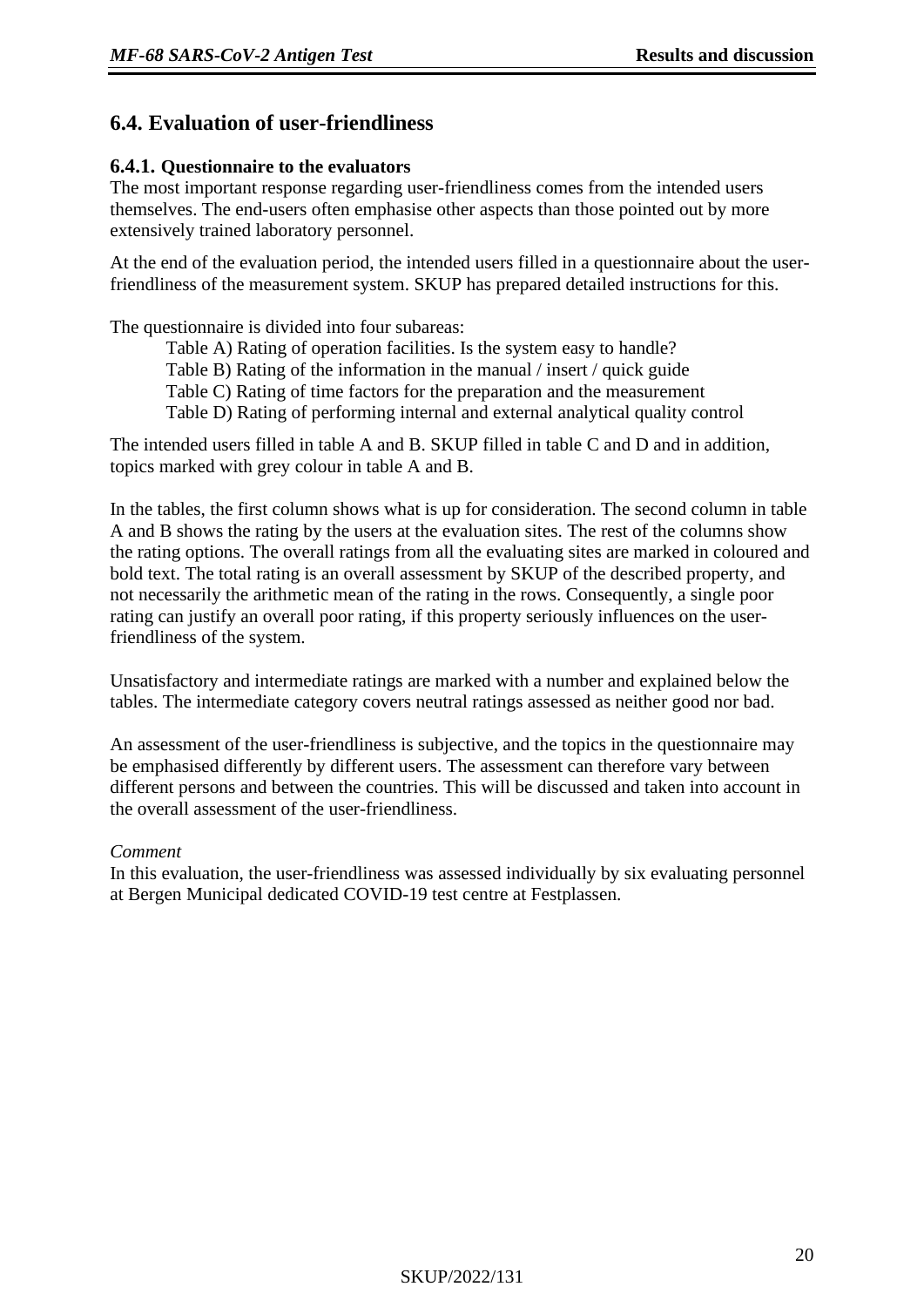| <b>Topic</b>                                      | Rating                        | <b>Rating</b>                                                  | <b>Rating</b>               | <b>Rating</b>                                 | Option     |
|---------------------------------------------------|-------------------------------|----------------------------------------------------------------|-----------------------------|-----------------------------------------------|------------|
| To prepare the test                               | S, S, S, S, S, I <sup>1</sup> | <b>Satisfactory</b>                                            | <b>Intermediate</b>         | Unsatisfactory                                | No opinion |
| To prepare the sample                             | S, S, S, S, S, I <sup>1</sup> | <b>Satisfactory</b>                                            | <b>Intermediate</b>         | Unsatisfactory No opinion                     |            |
| Application of specimen                           | S, S, S, S, S, S              | <b>Satisfactory</b>                                            | Intermediate                | Unsatisfactory No opinion                     |            |
| Specimen volume*                                  | S, S, S, S, S, S              | <b>Satisfactory</b>                                            | Intermediate                | Unsatisfactory                                | No opinion |
| Number of procedure step                          | S, S, S, S, S, S              | <b>Satisfactory</b>                                            | Intermediate                | Unsatisfactory                                | No opinion |
| Instrument / test design                          | S, S, S, S, S, S              | <b>Satisfactory</b>                                            | Intermediate                | Unsatisfactory No opinion                     |            |
| Reading of the test result                        | S, S, S, S, S, S              | <b>Easy</b>                                                    | Intermediate                | Difficult                                     | No opinion |
| Sources of errors                                 | S, S, S, S, S, S              | <b>Satisfactory</b>                                            | Intermediate                | Unsatisfactory                                | No opinion |
| Hygiene, when using the test                      | S, S, S, S, S, I <sup>1</sup> | <b>Satisfactory</b>                                            | <b>Intermediate</b>         | Unsatisfactory No opinion                     |            |
| Size and weight of test kit                       | S, S, S, S, S, S              | <b>Satisfactory</b>                                            | Intermediate                | Unsatisfactory No opinion                     |            |
| Storage conditions for tests,<br>unopened package | $\bf S$                       | +15 to +30 $^{\circ}$ C<br>$(+2-30^{\circ}C)$                  | $+2$ to $+8$ <sup>o</sup> C | $-20$ °C                                      |            |
| Storage conditions for tests,<br>opened package   | $\overline{\mathbf{S}}$       | +15 to +30 $^{\circ}$ C<br>or disposable<br>$(20-25\degree C)$ | +2 to $+8$ °C               | $-20$ °C                                      |            |
| Environmental aspects: waste<br>handling          | $\bf S$                       | <b>No precautions</b>                                          | Sorted waste                | Special<br>precautions                        |            |
| Intended users                                    | S                             | <b>Health care</b><br>personnel or<br>patients                 | Laboratory<br>experience    | <b>Biomedical</b><br>laboratory<br>scientists |            |
| <b>Total rating by SKUP</b>                       |                               | <b>Satisfactory</b>                                            |                             |                                               |            |

#### **Table A.** Rating of operation facilities

\*Assessed on whether the volume of extraction buffer was sufficient for repeated measurements. <sup>1</sup>Not happy about how the test kits are packed in general, not just this test kit. I feel that you must touch many parts of the test kit that you might not have to use right now, which is not hygienic.

Additional positive comments: The dropper caps on the extraction buffer tube, makes it easy to use. Logic test process.

Additional negative comments: None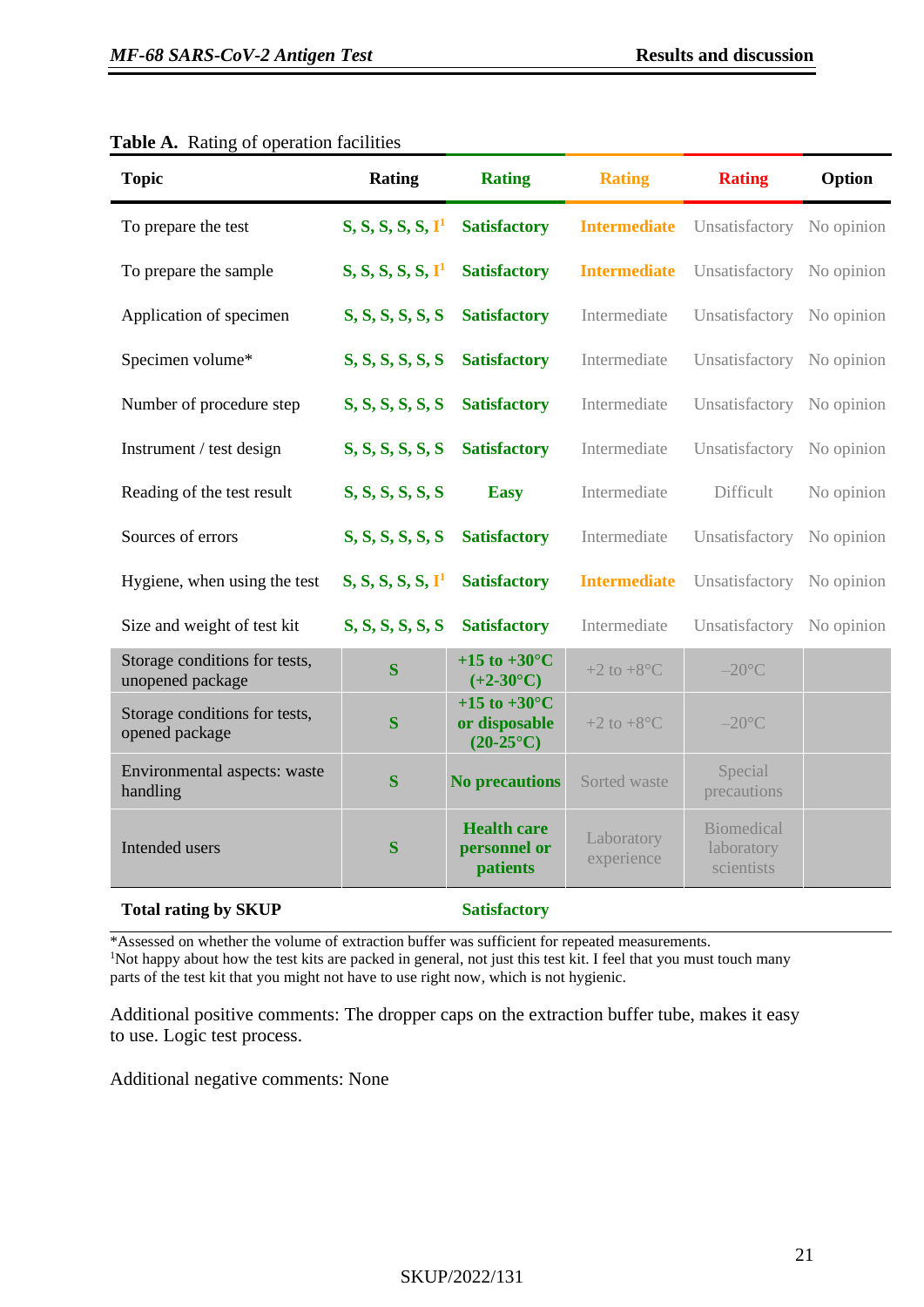| <b>Topic</b>                                       | <b>Rating</b>                              | <b>Rating</b>       | <b>Rating</b>                    | <b>Rating</b>             | Option |
|----------------------------------------------------|--------------------------------------------|---------------------|----------------------------------|---------------------------|--------|
| Table of contents/Index                            | S, S, S, S, S, N Satisfactory Intermediate |                     |                                  | Unsatisfactory No opinion |        |
| Preparations/Pre-analytic<br>procedure             | S, S, S, S, S, S Satisfactory Intermediate |                     |                                  | Unsatisfactory No opinion |        |
| Specimen collection                                | S, S, S, S, S, I <sup>1</sup>              |                     | <b>Satisfactory</b> Intermediate | Unsatisfactory No opinion |        |
| Measurement procedure                              | S, S, S, S, S, S Satisfactory Intermediate |                     |                                  | Unsatisfactory No opinion |        |
| Reading of result                                  | S, S, S, S, S, S Satisfactory Intermediate |                     |                                  | Unsatisfactory No opinion |        |
| Description of the sources of<br>error             | S, S, S, S, S, S Satisfactory Intermediate |                     |                                  | Unsatisfactory No opinion |        |
| Help for troubleshooting                           | S, S, S, S, S, S                           |                     | <b>Satisfactory</b> Intermediate | Unsatisfactory No opinion |        |
| Readability / Clarity of<br>presentation           | S, S, S, S, S, S                           | <b>Satisfactory</b> | Intermediate                     | Unsatisfactory No opinion |        |
| General impression                                 | S, S, S, S, S, S                           | <b>Satisfactory</b> | Intermediate                     | Unsatisfactory No opinion |        |
| Measurement principle                              | S                                          | <b>Satisfactory</b> | Intermediate                     | Unsatisfactory            |        |
| Available insert in Danish,<br>Norwegian, Swedish* | S                                          | <b>Satisfactory</b> | Intermediate                     | Unsatisfactory            |        |
| <b>Total rating by SKUP</b>                        |                                            | <b>Satisfactory</b> |                                  |                           |        |

#### **Table B.** Rating of the information in the insert

\*Not available in Danish or Swedish yet. Will be available if the test in launched.

<sup>1</sup>Not easy to understand if you don't know what "pharyngeal" or "fagene" is. Comment from SKUP: MF-68 SARS-CoV-2 Antigen Test is a test for professional use, the comment is therefore not included in the total assessment.

Additional positive comments: Clear procedure. Clear explanation of the test procedure.

Additional negative comments: None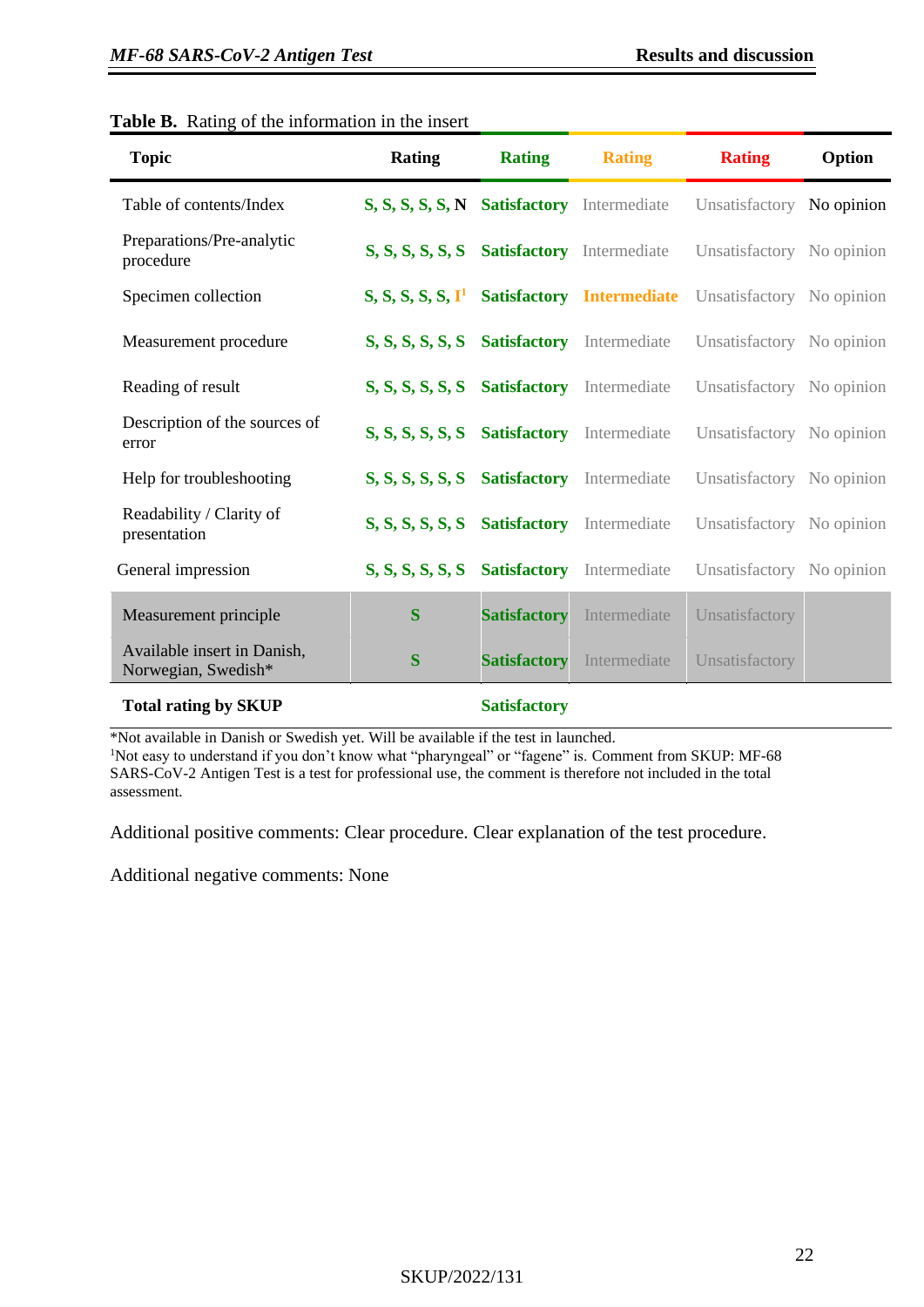#### **Table C.** Rating of time factors (filled in by SKUP)

| <b>Topic</b>                                    | <b>Rating</b>               | <b>Rating</b>     | <b>Rating</b> |
|-------------------------------------------------|-----------------------------|-------------------|---------------|
| Required training time                          | $<$ 2 hours                 | 2 to 8 hours      | $>8$ hours    |
| Durations of preparations / Pre-analytical time | $<$ 6 min.                  | $6$ to 10 min.    | $>10$ min.    |
| Duration of analysis                            | $<$ 20 min.                 | $20$ to $30$ min. | $>30$ min.    |
| Stability of test, unopened package             | $>5$ months                 | 3 to 5 months     | $<$ 3 months  |
| Stability of test, opened package*              | $>30$ days or<br>disposable | 14 to 30 days     | $<$ 14 days   |
| Stability of quality control material, unopened | $>5$ months                 | 3 to 5 months     | $<$ 3 months  |
| Stability of quality control material, opened** | $>6$ days or<br>disposable  | 2 to 6 days       | $\leq 1$ day  |
|                                                 |                             |                   |               |

\*The test card should be used as soon as possible after opening the foil pouch and within 1 hour.

\*\*When stored in +2 to +8 °C. 14 days when stored in -20 to -80 °C.

|  |  | <b>Table D.</b> Rating of analytical quality control (filled in by SKUP) |  |  |  |
|--|--|--------------------------------------------------------------------------|--|--|--|
|  |  |                                                                          |  |  |  |

| <b>Topic</b>                                | <b>Rating</b>       | <b>Rating</b> | <b>Rating</b>  |
|---------------------------------------------|---------------------|---------------|----------------|
| Reading of the internal quality control*    | Satisfactory        | Intermediate  | Unsatisfactory |
| Usefulness of the internal quality control* | Satisfactory        | Intermediate  | Unsatisfactory |
| External quality control                    | <b>Satisfactory</b> | Intermediate  | Unsatisfactory |
| <b>Total rating by SKUP</b>                 | <b>Satisfactory</b> |               |                |

\*Not assessed since internal quality control material was not available for the test kit during the evaluation.

#### **6.4.2. Assessment of the user-friendliness**

*Assessment of the operation facilities (table A)*

The operation facilities were in total assessed as satisfactory, but there were a few intermediate ratings. The motivations for the lower ratings were how the test kit was packed.

#### *Assessment of the information in the manual (table B)*

The package insert was assessed as satisfactory with positive comments that it was easy to understand.

*Assessment of time factors (table C)* The time factors were assessed as satisfactory.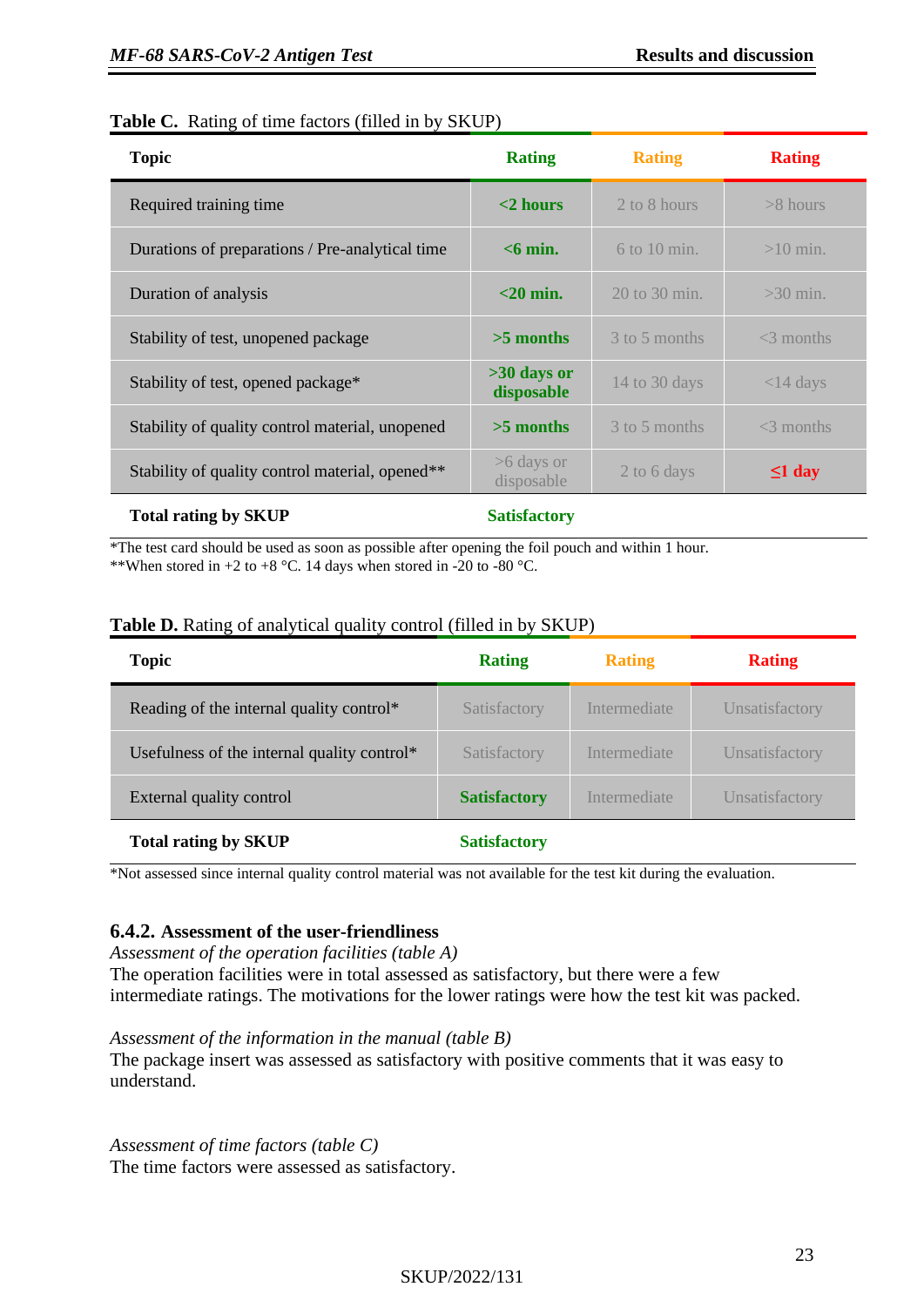#### *Assessment of analytical quality control possibilities (table D)*

Internal quality controls are available for separate purchase but were not included in this evaluation. The external analytical quality control possibilities were assessed as satisfactory.

#### *Conclusion*

The user-friendliness of MF-68 SARS-CoV-2 Antigen Test and its package insert was rated as satisfactory, although there is improvement potential pointed out. The quality goal for userfriendliness was fulfilled.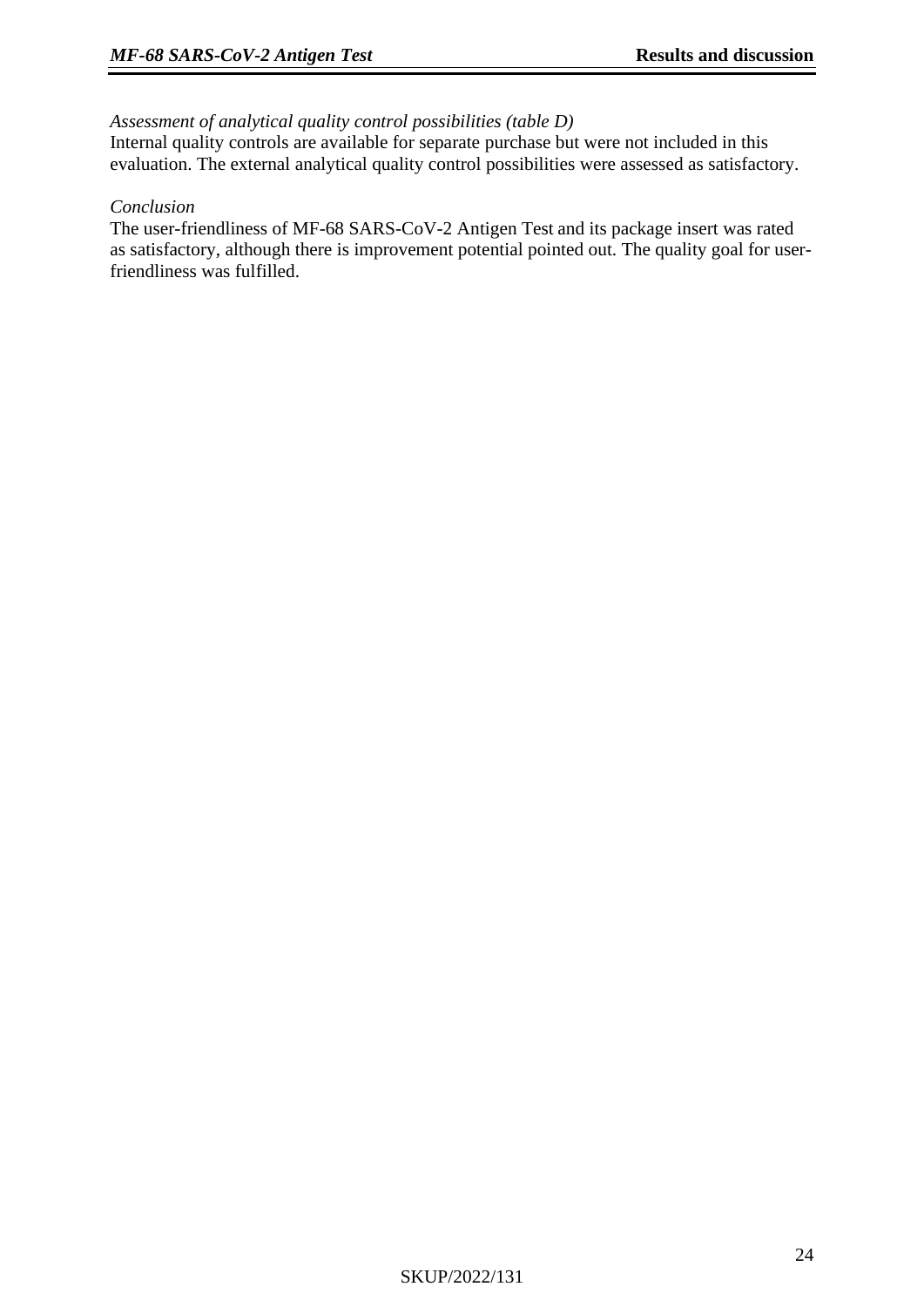## <span id="page-24-3"></span>**7. References**

- <span id="page-24-0"></span>1. Chan JF. *et al.* A familial cluster of pneumonia associated with the 2019 novel coronavirus indicating person-to-person transmission: a study of a family cluster. *Lancet* 2020; **395**: 514 ‒ 523.
- <span id="page-24-1"></span>2. WHO. Recommendations for national SARS-CoV-2 testing strategies and diagnostic capacities, Interim guidance, 25 June 2021, https://www.who.int/publications/i/item/WHO-2019-nCoV-lab-testing-2021.1-eng (accessed 2022-04-05).
- <span id="page-24-2"></span>3. WHO. Antigen-detection in the diagnosis of SARS-CoV-2 infection using rapid immunoassays, Interim guidance, 11 September 2020, https://www.who.int/publications/i/item/antigen-detection-in-the-diagnosis-of-sars-cov-2infection-using-rapid-immunoassays (accessed 2022-04-05).
- 4. European Centre for Disease Prevention and Control. Options for the use of rapid antigen tests for COVID-19 in the EU/EEA and the UK. 19 November 2020. ECDC: Stockholm; 2020. https://www.ecdc.europa.eu/en/publications-data/options-use-rapid-antigen-testscovid-19-eueea-first-update (accessed 2022-04-05).
- 5. The IFCC IUPAC terminology for properties and units. https://www.ifcc.org/ifccscientific-division/sd-committees/c-npu/npusearch/ (accessed 2022-04-05).
- 6. European Centre for Disease Prevention and Control, World Health Organization (Europe). Methods for the detection and characterisation of SARS-CoV-2 variants – first update (2021-12-20). https://www.ecdc.europa.eu/sites/default/files/documents/Methodsfor-the-detection-and-characterisation-of-SARS-CoV-2-variants-first-update.pdf (accessed: 2022-05-03)
- 7. Meiners, L. *et al.* SARS-CoV-2 Rapid Antigen Test Sensitivity and Viral Load in Freshly Symptomatic Hospital Employees, December 2020 to February 2022. *The Lancet (Preprint)*. 2022-05-03. https://papers.ssrn.com/sol3/papers.cfm?abstract\_id=4099425 (accessed 2022-05-05)
- 8. Cochrane Database of Systematic Reviews (Dinnes et al.). Rapid, point‐of‐care antigen and molecular‐based tests for diagnosis of SARS‐CoV‐2 infection 2021. https://www.cochranelibrary.com/cdsr/doi/10.1002/14651858.CD013705.pub2 (accessed 2022-04-05)
- 9. He X. *et al*. Temporal dynamics in viral shedding and transmissibility of COVID-19. *Nat Med* 2020; **26**; 672 – 675.

#### SKUP/2022/131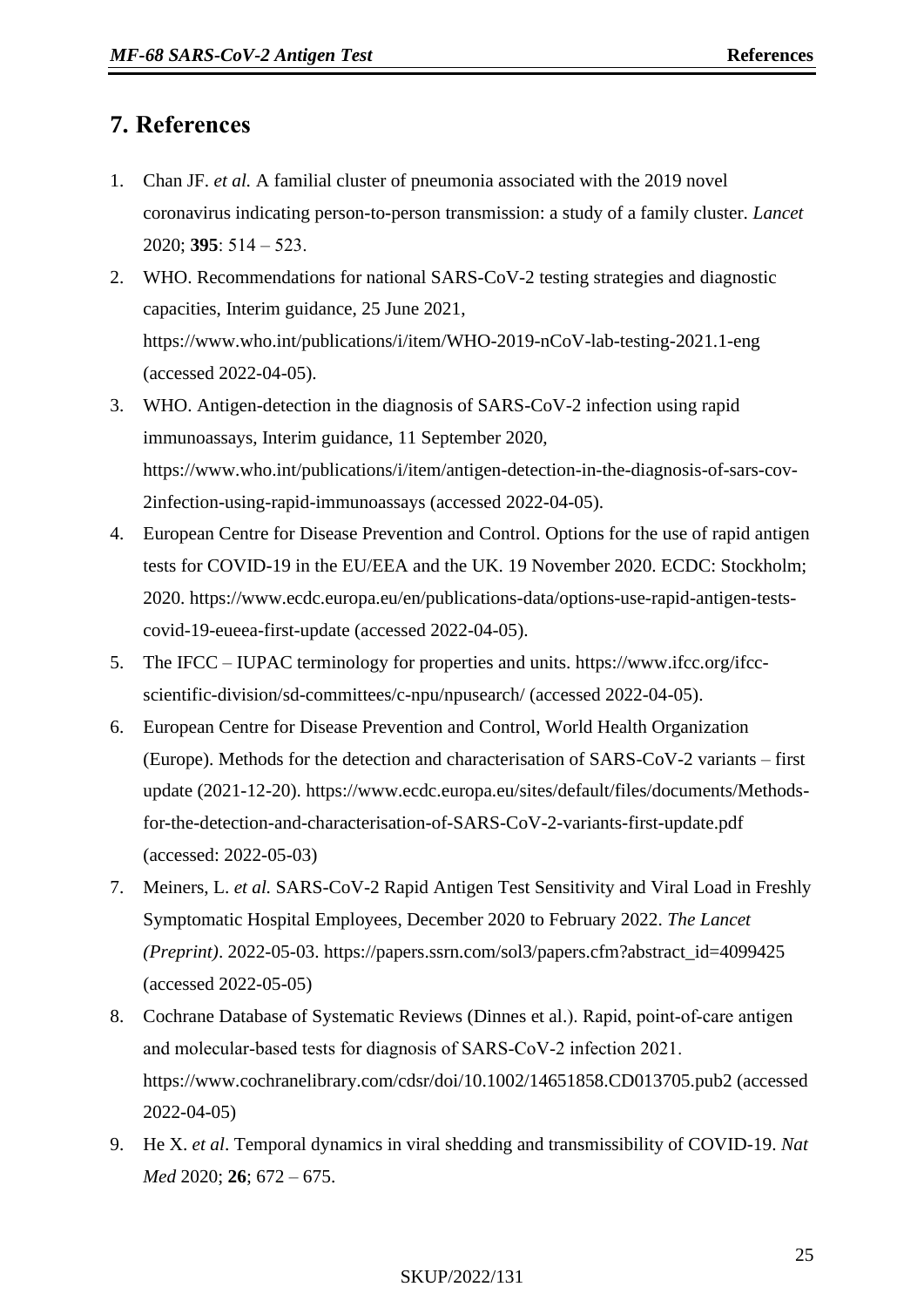- 10. Norwegian Institute of Public Health, Ukerapporter om koronavirus og covid-19. 06 april 2022, https://www.fhi.no/publ/2020/koronavirus-ukerapporter/ (accessed 2022-04-12)
- 11. Killingley, Ben *et al.* Safety, tolerability and viral kinetics during SARS-CoV-2 human challenge. *Nat Med* 2022; https://doi.org/10.1038/s41591-022-01780-9. (Accessed 2022- 04-12)
- 12. Marais, Gert *et al*. Saliva swabs are the preferred sample for Omicron detection (Preprint). https://doi.org/10.1101/2021.12.22.21268246 (accessed 2022-04-12)
- 13. Norwegian Directorate of Health. COVID-19 pandemic: Evaluation of Abbot's Panbio COVID-19 rapid antigen test in Norway, December 2020. https://www.helsedirektoratet.no/rapporter/evaluation-of-abbots-panbio-covid-19-rapidantigen-test-in-norway/ (accessed 2022-04-05).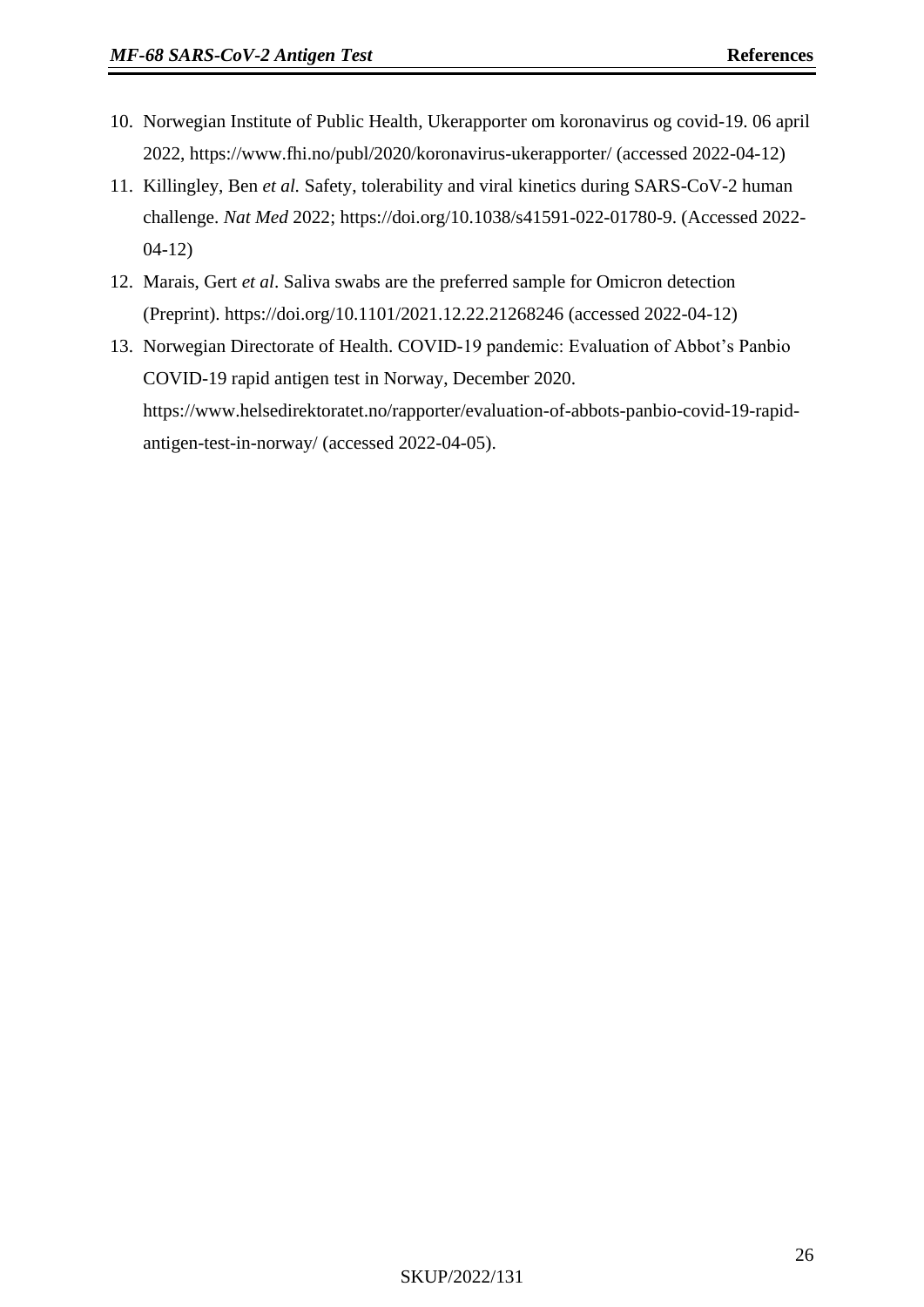# **Attachments**

- 1. The organisation of SKUP
- 2. Facts about MF-68 SARS-CoV-2 Antigen Test
- 3. Information about manufacturer, retailers and marketing
- 4. Product specifications for this evaluation, MF-68 SARS CoV-2 Antigen Test
- 5. Statistical expressions and calculations
- 6. Raw data MF-68 SARS CoV-2 Antigen Test and comparison method

7. Raw data for Omicron-positive samples, from MF-68 SARS-CoV-2 Antigen Test and comparison method results

Attachments with raw data are included only in the copy to Shenzhen Microprofit Biotech Co., Ltd.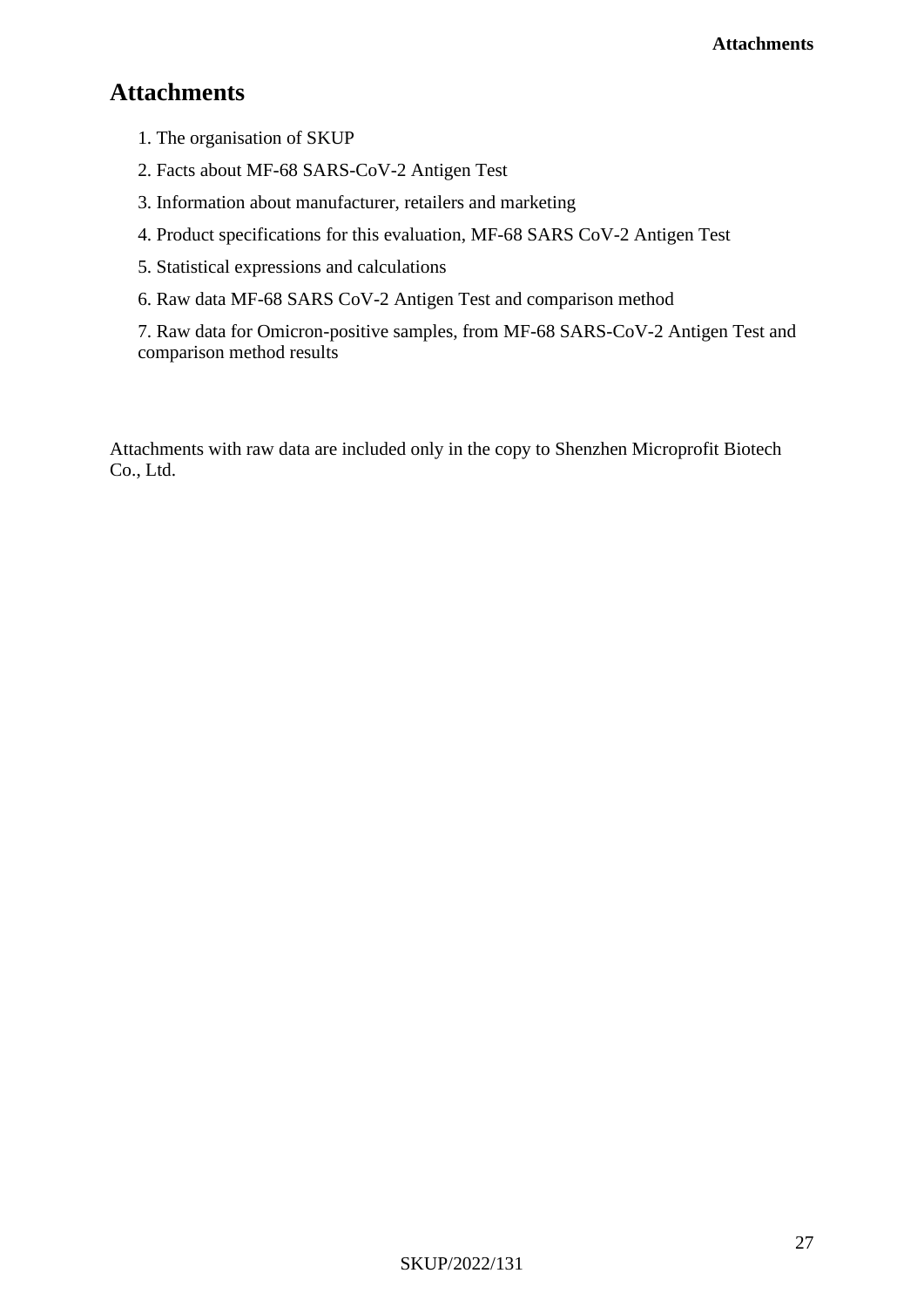## The organisation of SKUP

*Scandinavian evaluation of laboratory equipment for point of care testing*, *SKUP*, is a cooperative commitment of DEKS<sup>1</sup> in Denmark, Noklus<sup>2</sup> in Norway and Equalis<sup>3</sup> in Sweden. SKUP was established in 1997 at the initiative of laboratory medicine professionals in the three countries. SKUP is led by a Scandinavian *steering committee* and the secretariat is located at Noklus in Bergen, Norway.

*The purpose of* SKUP is to improve the quality of near patient testing in Scandinavia by providing objective and supplier-independent information about analytical quality and userfriendliness of laboratory equipment. This information is generated by organising SKUP *evaluations*.

SKUP offers manufacturers and suppliers evaluations of laboratory equipment for point of care testing. Provided the equipment is not launched onto the Scandinavian market, it is possible to have a confidential pre-marketing evaluation. The company requesting the evaluation pays the actual testing costs and receives in return an impartial evaluation.

There are *general guidelines* for all SKUP evaluations and for each evaluation a specific *SKUP protocol* is worked out in co-operation with the manufacturer or their representatives. SKUP signs *contracts* with the requesting company and the evaluating laboratories. The analytical results are assessed according to *pre-set quality goals*. To fully demonstrate the quality of a product, the *end-users* should be involved in the evaluations.

Each evaluation is presented in a *SKUP report* to which a unique *report code* is assigned. The code is composed of the acronym SKUP, the year the report was completed and a serial number. A report code, followed by an asterisk (\*), indicates an evaluation with a more specific objective. The asterisk is explained on the front page of these protocols and reports.

SKUP reports are published at www.skup.org.

\_\_\_\_\_\_\_\_\_\_\_\_\_\_\_\_\_\_\_\_ <sup>1</sup> DEKS (Danish Institute for External Quality Assurance for Laboratories in the Health Sector) is a non-profit organisation owned by the Capital Region of Denmark on behalf of all other Regions in Denmark.

<sup>2</sup> Noklus (Norwegian Organization for Quality Improvement of Laboratory Examinations) is a national not for profit organisation governed by a management committee consisting of representatives from the Norwegian Government, the Norwegian Medical Association and the Norwegian Society of Medical Biochemistry, with the Norwegian Association of Local and Regional Authorities (KS) as observer.

<sup>3</sup> Equalis AB (External quality assessment in laboratory medicine in Sweden) is a limited company in Uppsala, Sweden, owned by "Sveriges Kommuner och Regioner" (Swedish Association of Local Authorities and Regions), "Svenska Läkaresällskapet" (Swedish Society of Medicine) and IBL (Swedish Institute of Biomedical Laboratory Science).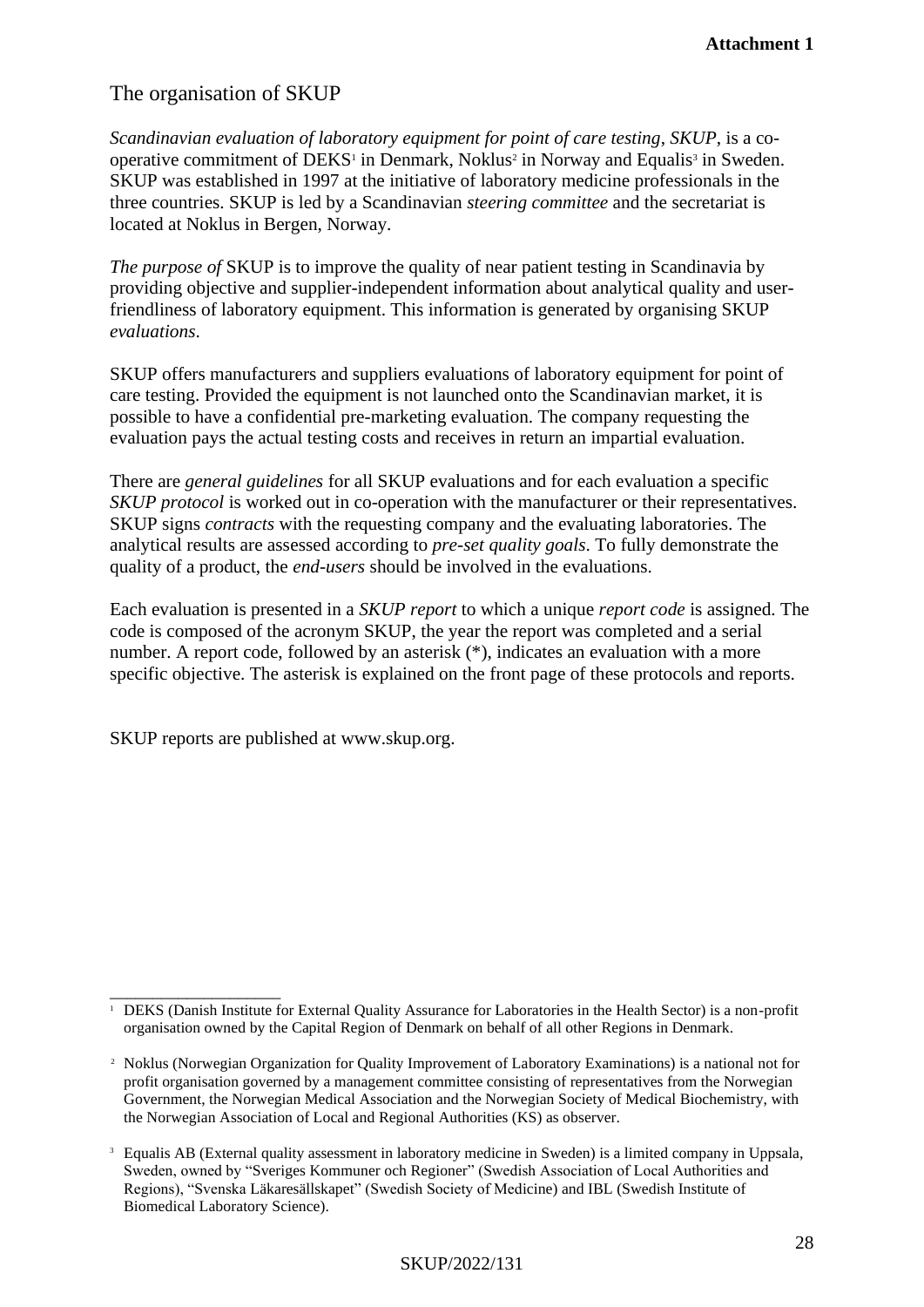Facts about MF-68 SARS-CoV-2 Antigen Test This form is filled in by Shenzhen Microprofit Biotech Co., Ltd. in China.

| 1 аше 1.<br>Dasit facts                             |                                                                                                                                                                                                                                                                                                                                                                                                                                                                                          |
|-----------------------------------------------------|------------------------------------------------------------------------------------------------------------------------------------------------------------------------------------------------------------------------------------------------------------------------------------------------------------------------------------------------------------------------------------------------------------------------------------------------------------------------------------------|
| Name of<br>the measurement system:                  | SARS-CoV-2 Antigen Test Kit (Colloidal Gold<br>Chromatographic Immunoassay)                                                                                                                                                                                                                                                                                                                                                                                                              |
| Dimensions and weight:                              | Width:68mm Depth:50mm Height:50mm length:135mm<br>Weight:322g/box                                                                                                                                                                                                                                                                                                                                                                                                                        |
| Components of<br>the measurement system:            | Test Card, sample treatment solution, instruction of use,<br>sterile swabs, sample treatment tube                                                                                                                                                                                                                                                                                                                                                                                        |
| Measurand:                                          | SARS-CoV-2 N protein                                                                                                                                                                                                                                                                                                                                                                                                                                                                     |
| Sample material:                                    | Nasal swab, nasopharyngeal swab, oropharyngeal swab                                                                                                                                                                                                                                                                                                                                                                                                                                      |
| Sample volume:                                      | Vertically drop 2 drops (about 60 µL) of the treated sample<br>solution into the sample hole of the test card. Only 2 drops<br>of the treated sample solution can be added! Adding too<br>much or too little of the treated sample solution may result<br>in invalid test results.                                                                                                                                                                                                       |
| Measuring principle:                                | MF-68 SARS-CoV-2 Antigen Test is a colloidal gold<br>chromatographic immunoassay for the qualitative detection<br>by of the novel Coronavirus (SARS-CoV-2) antigen. When<br>the processed specimen is added to the test card, the<br>antigen, if present, is combined with novel coronavirus<br>(SARS-CoV-2) colloidal gold labeled antibodies, to form a<br>SARS-CoV-2 Antigen-SARS-CoV-2 antibody-colloidal<br>gold complex. Positive result is shown as a visual purple-<br>red line. |
| Traceability:                                       | <b>NA</b>                                                                                                                                                                                                                                                                                                                                                                                                                                                                                |
| Calibration:                                        | <b>NA</b>                                                                                                                                                                                                                                                                                                                                                                                                                                                                                |
| Measuring range:                                    | <b>NA</b>                                                                                                                                                                                                                                                                                                                                                                                                                                                                                |
| Haematocrit range:                                  | <b>NA</b>                                                                                                                                                                                                                                                                                                                                                                                                                                                                                |
| Measurement time:                                   | The test card is kept at room temperature for 15 minutes to<br>observe the test results, but observation results over 20<br>minutes are invalid.                                                                                                                                                                                                                                                                                                                                         |
| Operating conditions:                               | Room temperature $(20-25\textdegree C)$                                                                                                                                                                                                                                                                                                                                                                                                                                                  |
| Electrical power supply:                            | <b>NA</b>                                                                                                                                                                                                                                                                                                                                                                                                                                                                                |
| Recommended regular<br>maintenance:                 | <b>NA</b>                                                                                                                                                                                                                                                                                                                                                                                                                                                                                |
| Package contents:                                   | $25 \times$ Test Card (including desiccant), 1×Extra sample<br>treatment solution, 1xinstruction of use, 25×Sterile swabs,<br>25×prefilled sample treatment tube                                                                                                                                                                                                                                                                                                                         |
| Necessary equipment not<br>included in the package: | Timer                                                                                                                                                                                                                                                                                                                                                                                                                                                                                    |

**Table 1. Basic facts**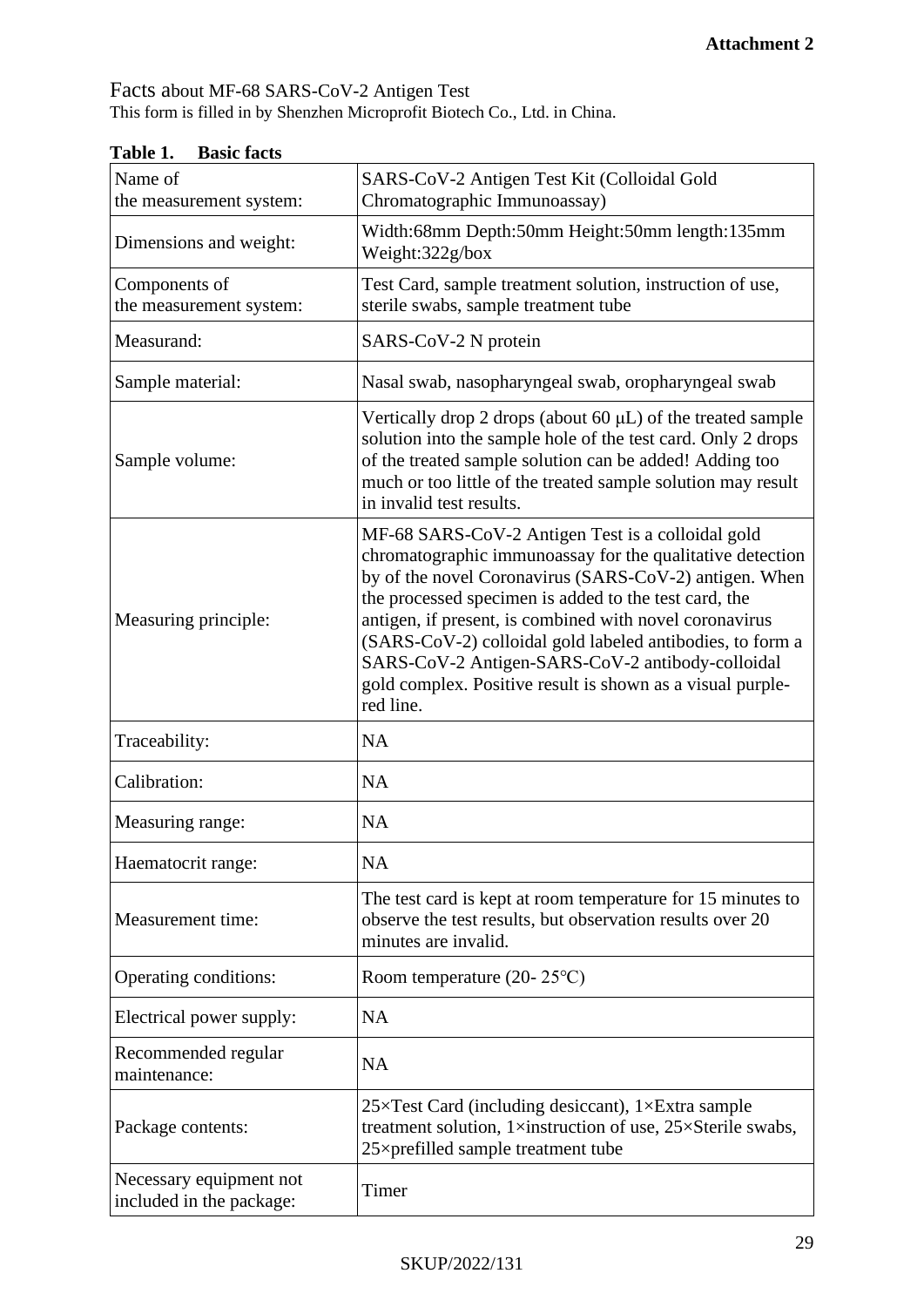| Laviv 2.<br>1 ost anary ticar traccabinty                                                                                           |                                        |
|-------------------------------------------------------------------------------------------------------------------------------------|----------------------------------------|
| Is input of patient identification<br>possible?                                                                                     | No instrument, need to record manually |
| Is input of operator<br>identification possible?                                                                                    | <b>NA</b>                              |
| Can the instrument be<br>connected to a bar-code reader?                                                                            | <b>NA</b>                              |
| Can the instrument be.<br>connected to a printer?                                                                                   | <b>NA</b>                              |
| What can be printed?                                                                                                                | <b>NA</b>                              |
| Can the instrument be<br>connected to a PC?                                                                                         | <b>NA</b>                              |
| Can the instrument<br>communicate with LIS<br>(Laboratory Information<br>System)?<br>If yes, is the communication<br>bidirectional? | <b>NA</b>                              |
| What is the storage capacity of<br>the instrument and what is<br>stored in the instrument?                                          | <b>NA</b>                              |
| Is it possible to trace/search for<br>measurement results?                                                                          | <b>NA</b>                              |

#### **Table 2. Post analytical traceability**

#### **Table 3. Facts about the reagent/test strips/test cards**

| Name of the reagent/test | SARS-CoV-2 Antigen Test Kit (Colloidal Gold                      |  |  |
|--------------------------|------------------------------------------------------------------|--|--|
| strips/test cards:       | Chromatographic Immunoassay)                                     |  |  |
| Stability                |                                                                  |  |  |
| in unopened sealed vial: | Test kit is valid for 18 months at $2-30^{\circ}$ C in dry place |  |  |
| Stability                | After opening the foil bag, the test card should be used as      |  |  |
| in opened vial:          | soon as possible within 1 hour.                                  |  |  |
| Package contents:        | One Test Card with one desiccant                                 |  |  |

### **Table 4. Quality control**

| Electronic self check:                       | <b>NA</b> |
|----------------------------------------------|-----------|
| Recommended control<br>materials and volume: | <b>NA</b> |
| Stability<br>in unopened sealed vial:        | <b>NA</b> |
| Stability<br>in opened vial:                 | <b>NA</b> |
| Package contents:                            | <b>NA</b> |

Information about manufacturer, retailers and marketing This form is filled in by Shenzhen Microprofit Biotech Co., Ltd. in China.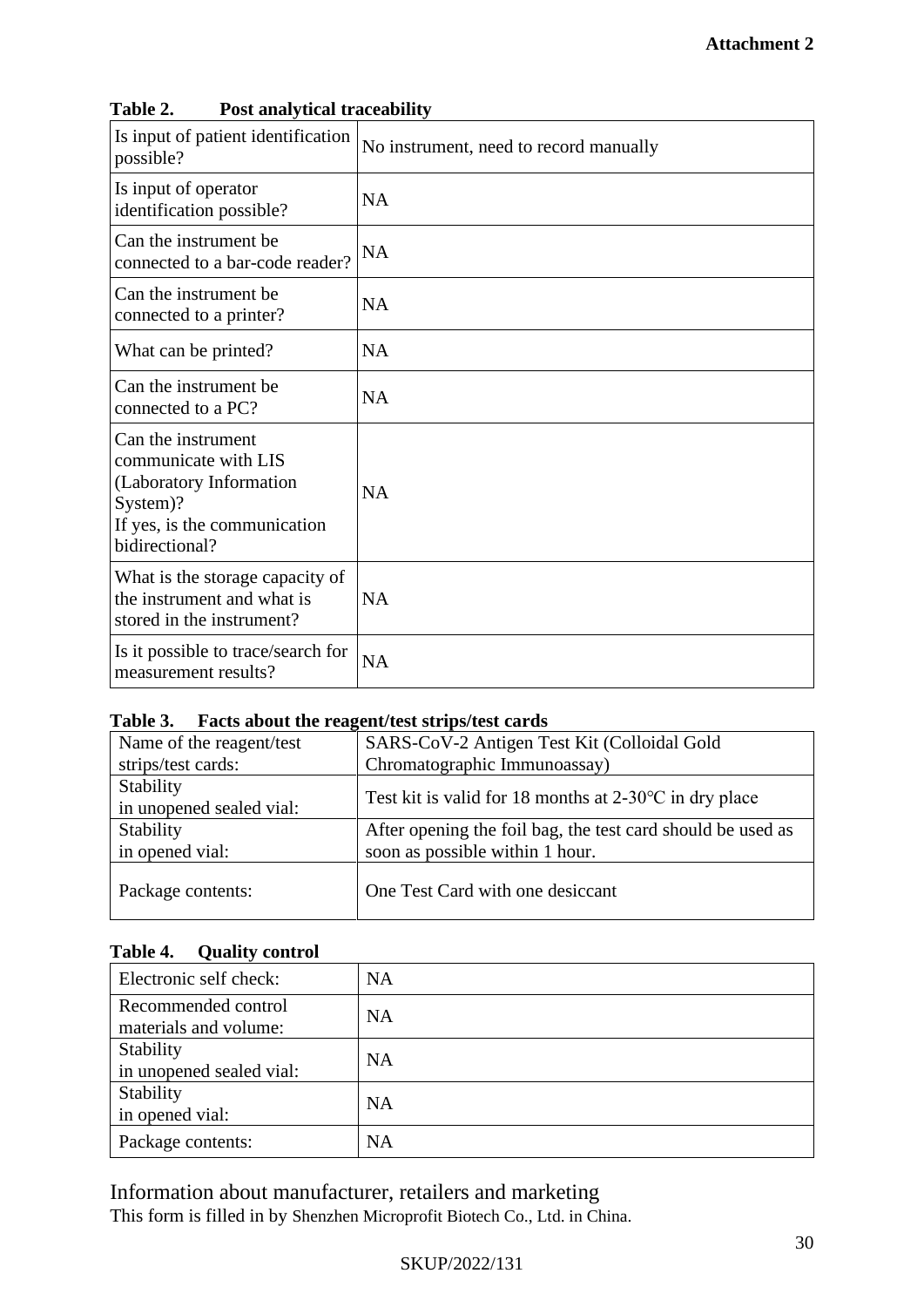| Table 1. Marketing information                                 |                                                          |  |  |  |
|----------------------------------------------------------------|----------------------------------------------------------|--|--|--|
| Manufacturer:                                                  | Shenzhen Microprofit Biotech Co., Ltd                    |  |  |  |
| Retailers in Scandinavia:                                      | Denmark: Not decided yet                                 |  |  |  |
|                                                                | Norway: Not decided yet                                  |  |  |  |
|                                                                | Sweden: Not decided yet                                  |  |  |  |
| In which countries is the<br>system marketed:                  | Globally $\square$ Scandinavia $\square$<br>Europe $[×]$ |  |  |  |
| Date for start of marketing the<br>system in Scandinavia:      | Not decided yet                                          |  |  |  |
| Date for CE-marking:                                           | 2021.11.22                                               |  |  |  |
| In which Scandinavian<br>languages is the manual<br>available: | Norwegian                                                |  |  |  |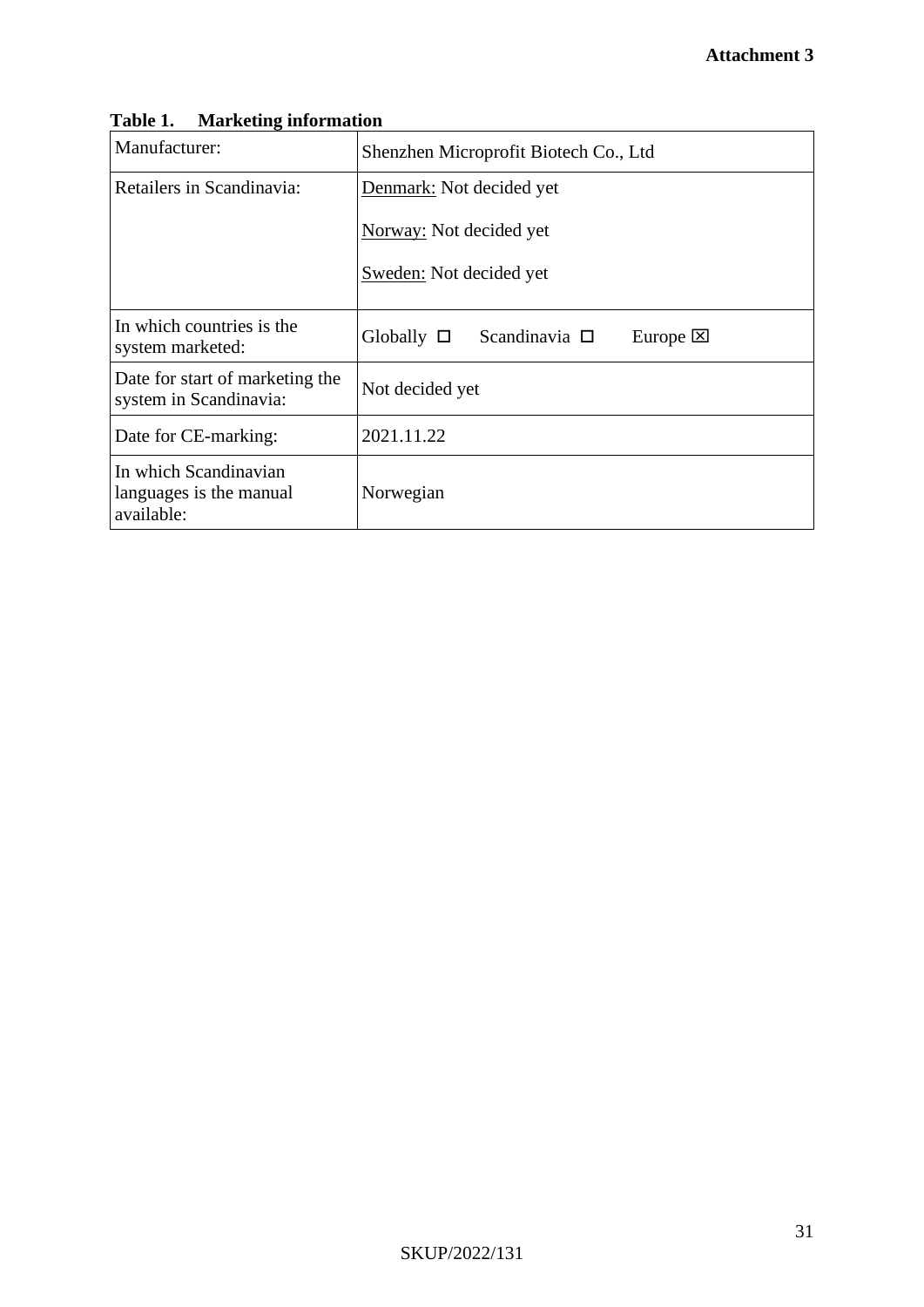#### **Attachment 4**

| Lot name in evaluation | Lot no. | <b>Expiry date</b> |
|------------------------|---------|--------------------|
|                        | 22007   | 10.07.2023         |
|                        | 22008   | 11.07.2023         |
|                        | 22009   | 12.07.2023         |

Product specifications of this evaluation *MF-68 SARS-CoV-2 Antigen Test Kit (REF: MF-68)*

*Other equipment used in the evaluation*

| Equipment                                                               | <b>Name</b>                        | Lot no. | <b>Expiry date</b> |
|-------------------------------------------------------------------------|------------------------------------|---------|--------------------|
| Nasal specimen swab<br>(included in the test)<br>kit)<br>REF: 2123-1003 | <b>CITOSWAB Collection</b><br>Swab | 211211  | 2024.12            |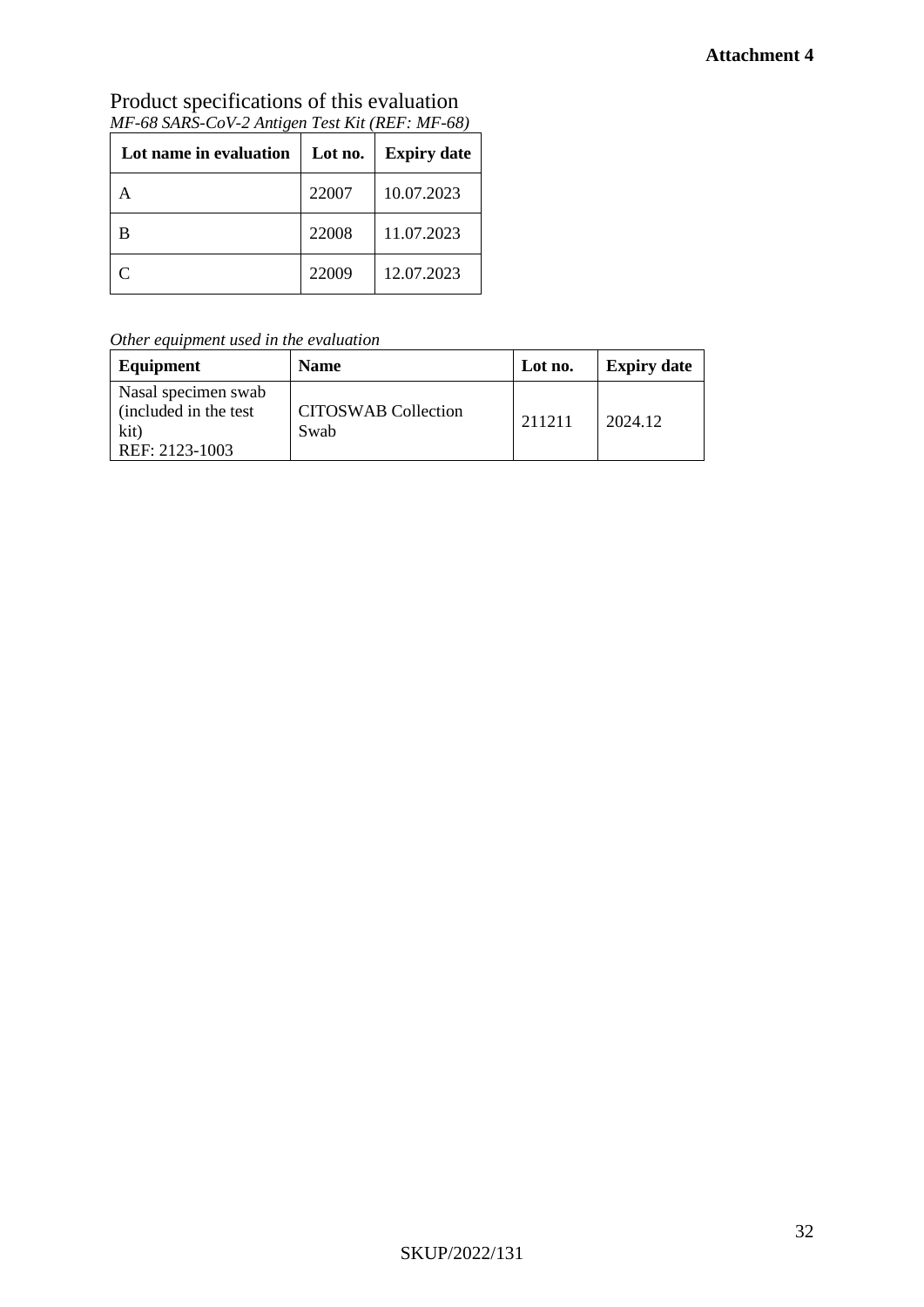#### Statistical expressions and calculations

This attachment is valid for evaluations of qualitative test methods with results on the ordinal scale.

#### **Statistical terms and expressions**

The definitions and formulas in this section originate from the Geigy document [a].

#### **Statistical calculations**

*Diagnostic sensitivity* is true positive/(true positive + false negative) *Diagnostic specificity* is true negative/(false positive + true negative) *Positive predictive value (PPV)* is true positive/(true positive + false positive) *Negative predictive value (NPV)* is true negative/(true negative + false negative) *Prevalence* is true positive/(true positive + true negative + false positive + false negative) See table 1 for an illustration.

|  |  | <b>Table 1.</b> Illustration of statistical calculations |  |
|--|--|----------------------------------------------------------|--|
|--|--|----------------------------------------------------------|--|

|                         | <b>Truth</b>                          |                                       |                 |
|-------------------------|---------------------------------------|---------------------------------------|-----------------|
|                         | <b>Positive</b>                       | <b>Negative</b>                       |                 |
| Evaluated test positive | a                                     | b                                     | $PPV = a/(a+b)$ |
| Evaluated test negative | с                                     | d                                     | $NPV = d/(d+c)$ |
|                         | Diagnostic sensitivity<br>$= a/(a+c)$ | Diagnostic specificity<br>$= d/(b+d)$ |                 |

#### *Calculation of confidence intervals*

Estimation of CI for fractions/proportions is performed according to Adjusted Walds [b]. The CIs are given for information only.

#### *Relationship between PPV / NPV and prevalence*

Contrary to diagnostic sensitivity and specificity, the PPV and NPV are related to the prevalence of the disease in a specific population. PPV and NPV are also related to the diagnostic sensitivity and specificity of a diagnostic test.

a. Documenta Geigy. Mathematics and statistics. CIBA-GEIGY Limited, Basel, Switzerland 1971; p 186 formula # 772.

b. https://measuringu.com/calculators/wald/ (accessed 2021-08-04).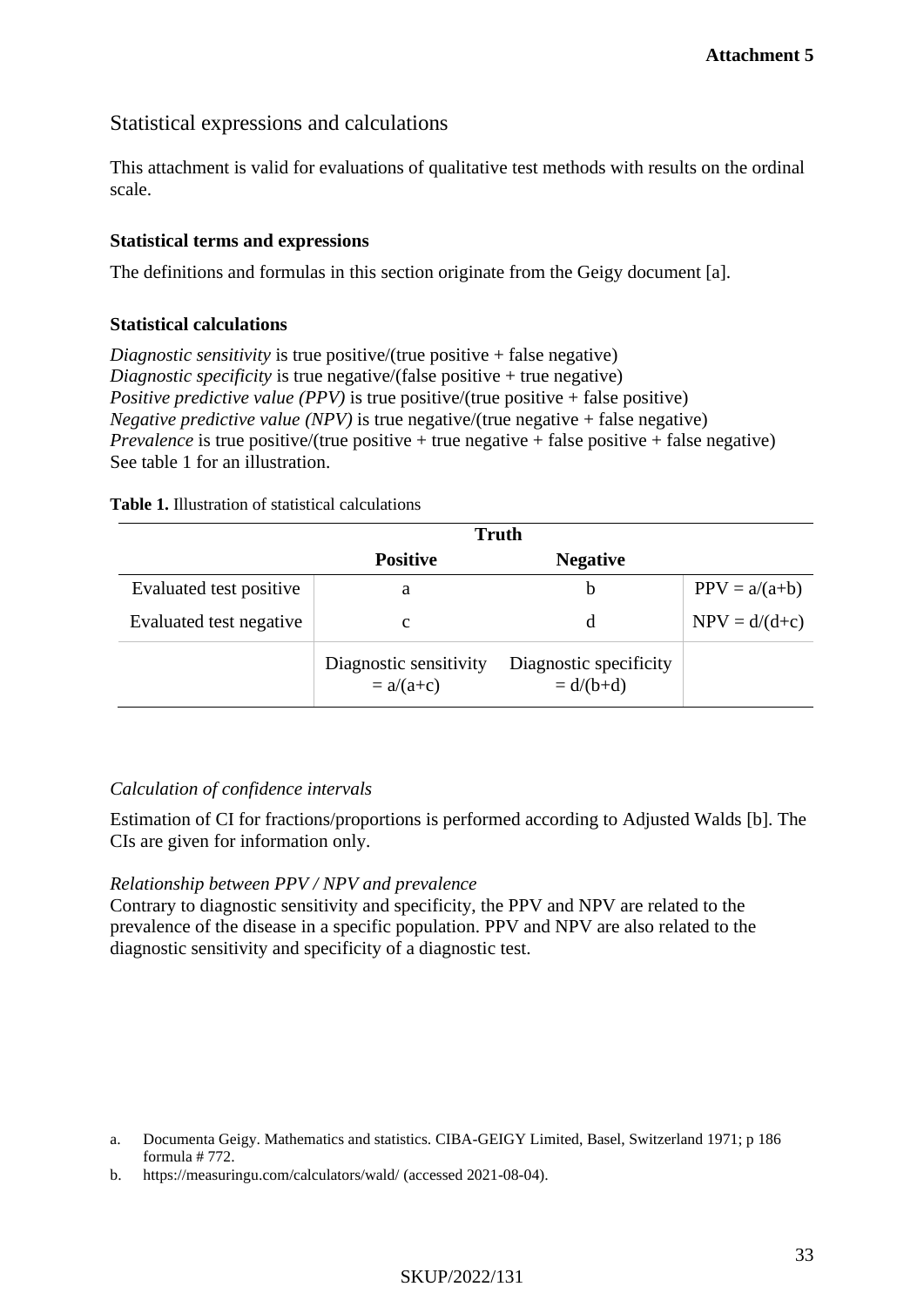Raw data, MF-68 SARS-CoV-2 Antigen Test and comparison method results

*Shown to requesting company only.*